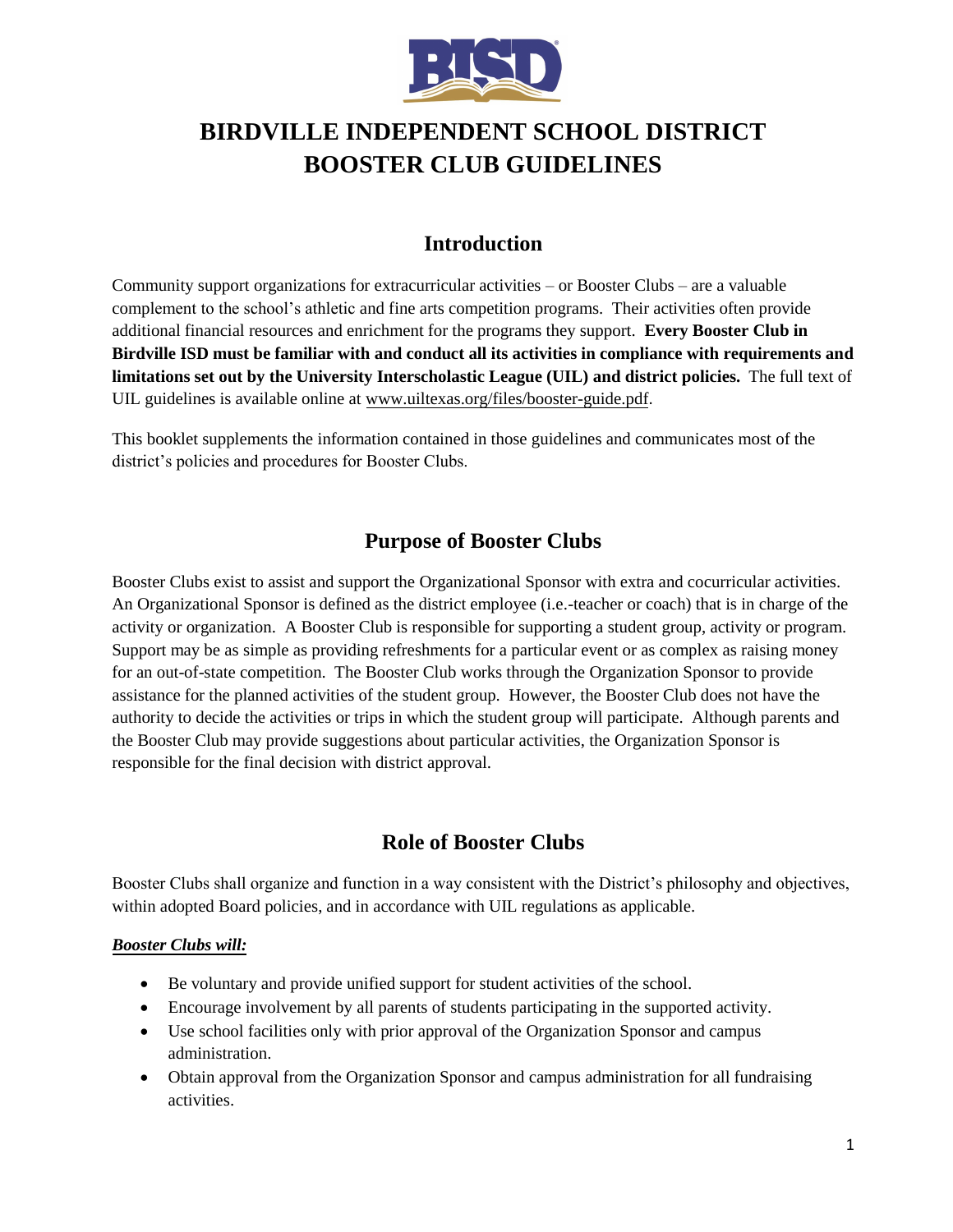- With member approval, prepare and submit an operating budget identifying sources of income and expenditures to the Organization Sponsor and Campus Principals.
- Submit copies of financial reports to the Organization Sponsor and Campus Principal on a regular basis corresponding with organization and board meetings.
- Submit a copy of audited financial report to the Organization Sponsor and Campus Principal no later than August 1 following the end of the fiscal year.
- Submit the name, address and telephone number of all current officers and the authorized signers of bank accounts to the Organization Sponsor, Campus Principal, and district Athletics or Fine Arts director.
- Pay all taxes and debts incurred by the organization.
- Comply with administrative regulations and Board policies when donating money or gifts to the school.
- Comply with UIL guidelines, district policies, federal and state tax.
- Ensure all Booster Club members have successfully completed a BISD Volunteer Application annually. [\(www.birdvilleschools.net:](http://www.birdvilleschools.net/) Community/Volunteer Partnership)

# *Booster Clubs will not:*

- Have authority in directing or influencing school employees in the administration of duties.
- Be involved in decision or policy making activities for a student group.
- Give an Organization Sponsor a gift or cash in excess of the limits imposed by the UIL guidelines from any source in recognition of, or appreciation for coaching, directing, or sponsoring student activities.
- Give anything (including awards) to students without prior approval from school administration.
- Give a member any gift without the approval of the members of the booster club.
- Employ or pay any Booster Club member or BISD employee for services rendered with Booster Club funds.
- Direct, employ, contract, supplement or in any way compensate a consultant, clinician, accompanist, or paraprofessional for work performed for the student activity without prior approval from Organization Sponsor.
- Sign contracts or pay expenses directly from Booster Club accounts for any arrangements for student travel associated with the organization. All transportation arrangements and payments are made through the district. Booster groups and individuals may donate money or merchandise to the school with prior approval from administration.
- Have any elected or appointed officers that do not have a child who is actively participating in the program supported by the Booster Club during the school year they are to serve.
- Use the school's tax identification number as the Booster Club identification number.
- Use the school's sales permit numbers as the Booster Club sales permit number.

For additional information, see **Appendix A: GE(Local)**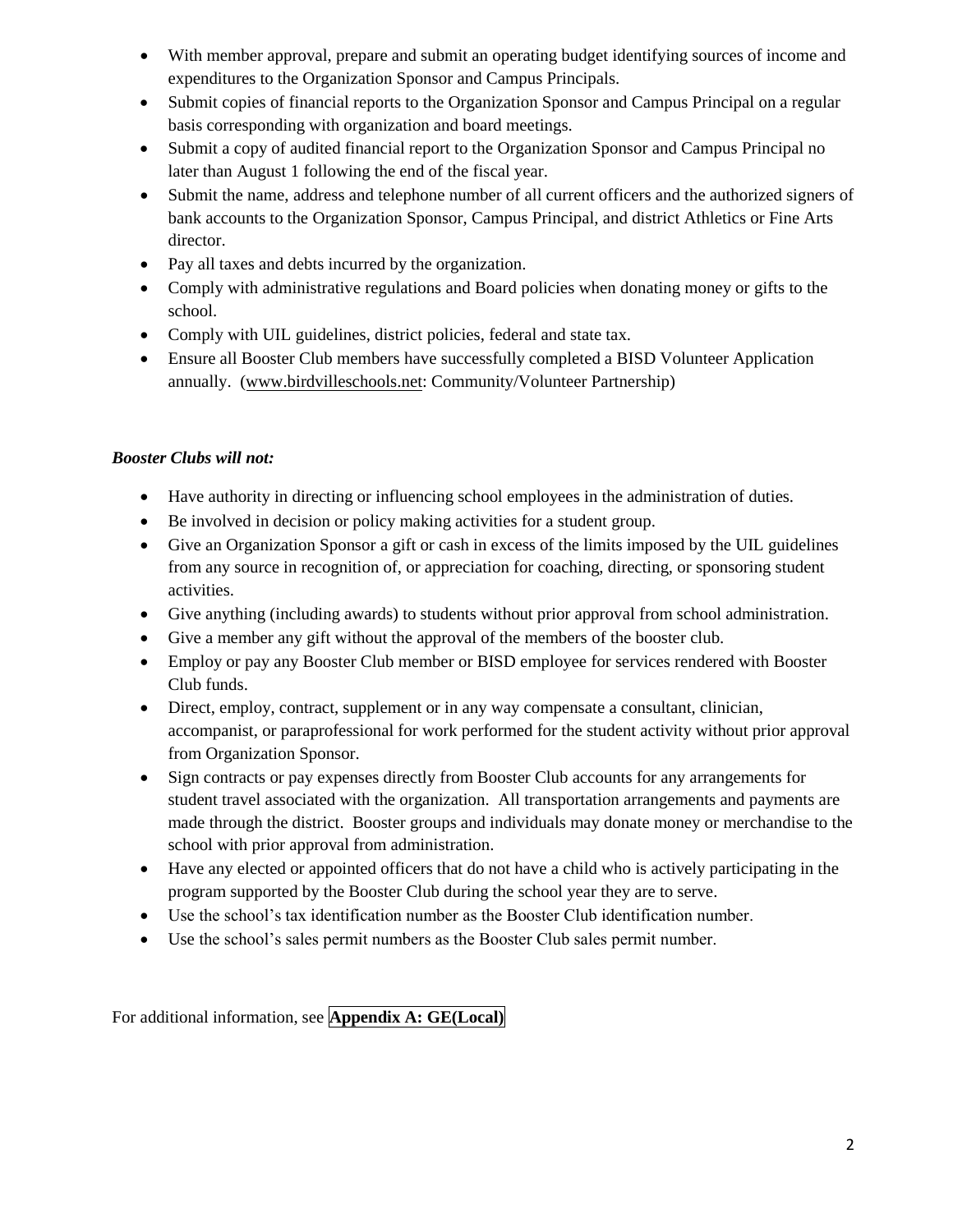# **Forming a Booster Club**

**BISD Policy requires booster organizations to obtain federal tax-exempt status as a public 501(C) (3) charitable organization.** Information, forms, and answers to Frequently Asked Questions about nonprofit, tax-exempt organizations and how to become one are available online at [www.sos.state.tx.us/corp/nonporfitfaqs.shtml.](http://www.sos.state.tx.us/corp/nonporfitfaqs.shtml)

Any Booster Club formed to support a district activity or organization must have bylaws that address all topics listed in the UIL Guidelines at "Written Policies". A copy of its bylaws should be provided to the Organization Sponsor, Campus Principal, and district Athletics or Fine Arts director before engaging in any activities other than those necessary to its formation and organizing meetings. The Organization Sponsor, Campus Principal, and district Athletics or Fine Arts Director will review the bylaws to make sure that all the required topics are addressed but do not have the authority to change the bylaws. The district will not recognize any Booster Club whose bylaws are incomplete.

The Booster Club name may include the program it supports – for instance "Band Boosters", "Class of 20\_\_", "Football Boosters", "Drill Team Boosters" – and may include the name of the group or team it supports, but it may not include the school district's name with the designation "ISD" or "Independent School District" or "High School" or any other designation suggesting or stating that the Club is operated by the school district itself or any school campus.

At the activation meetings of interested adults who want to establish a booster club, certain important elements should be agreed upon. These include:

- The determination of the purpose and goals of the club to be consistent with and enhancing the education programs of the school district.
- The appointment and/or election of a slate of officers, to include, as a minimum, President, Vice President, Secretary, and Treasurer. The Organization Sponsor or campus administrators shall not be a member, hold office, or have voting privileges on the executive board. However, the Organization Sponsor will work closely with the booster club to facilitate planning and communication. Campus secretaries and bookkeepers cannot hold a financial position with the district and a financial position with the Booster Club.
- Preparation of a constitution or bylaws which must have as a minimum:
	- 1) Establish a maximum tenure of office for individuals holding positions of honor and trust;
	- 2) Establish the fiscal year dates in which the booster club will operate;
	- 3) Establish provision for the appointment of a member audit committee or the selection of an audit firm to perform an annual audit of financial records;
	- 4) Provide for the preparation and member approval of an operating budget identifying fund raising projects and the purposes for which the funds are being raised;
	- 5) Identify the official records to be established and maintained by the elected officials of the booster club;
	- 6) Establish the criteria and define membership in the booster club as one comprising parents and other non-student adults who are interested in enhancing the district's educational programs;
	- 7) Action to be taken upon dissolving or suspending booster club.
	- 8) Establishment of a quorum for both association and board meetings.
	- 9) Establish the process for amendments
	- 10) Establish the process for audits.
	- 11) The annual registration with the campus principal of officers.
- For additional information, see **Appendix B: Example of Booster Club Bylaws**.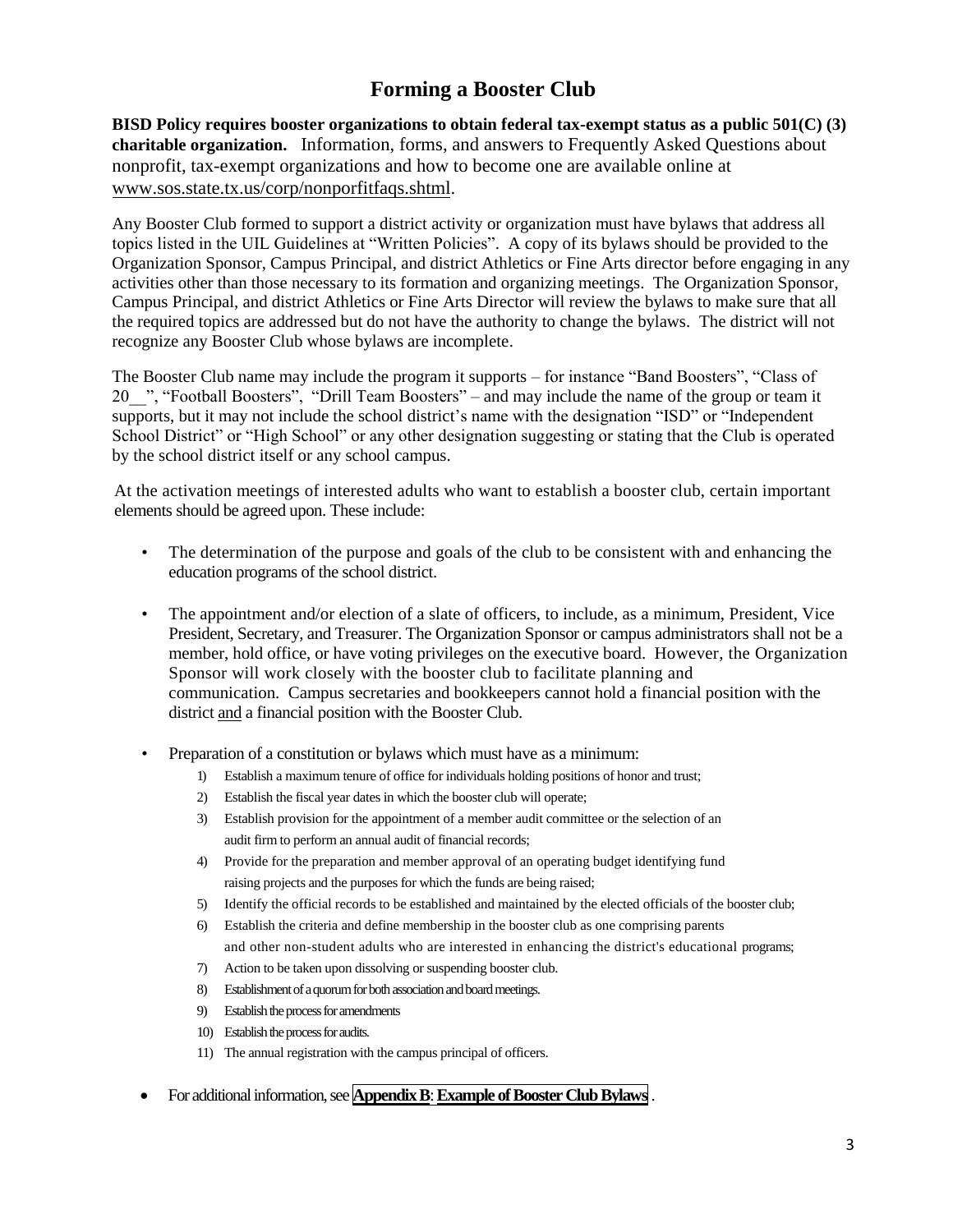# **Electing Booster Club Officers Role of the Nominating Committee**

A nominating committee is formed from the organization's membership and Organization Sponsor in the spring of each year. The purpose of the committee is to recommend various members of the organization for office in the coming school year. The nominating committee should be charged with soliciting recommendations for officer positions within the organization. The committee should then contact the potential candidate directly to ascertain their willingness and desire to serve. The nominating committee should report back to the membership on their results in the spring so the election may be held. Once officers are elected for the coming year, the newly appointed secretary must submit names, addresses and phone numbers of the new officers to the Organization Sponsor, Campus Principal, and district Athletics or Fine Arts director. The outgoing secretary of the organization will turn records and historical documents over to the incoming officers with thirty (30) days of the election. The new treasurer will take possession of financial records within thirty (30) days after election and only after the financial records have been audited. Records should be kept for a period of ten (10) years for audit purposes.

# **Role of Booster Club Officers**

At a minimum, the booster organization shall elect the following officers on an annual basis. Each officer should receive a printed copy of the Booster Club Guidelines. Individuals elected to officer positions in a Booster Club must have a child actively involved in the program the Booster Club supports during the school year they would be elected to serve.

# **PRESIDENT**

Typically, the president of Booster Club is an individual who has previously been active in the organization. Primary duties include, but are not limited to:

- Preside at all meetings of the Booster Club.
- Regularly meet with the Organization Sponsor regarding Booster Club activities.
- Resolve problems in the membership.
- Regularly meet with the treasurer of the organization to monitor the organization's finances.
- Select a designee to receive bank statements through the mail. This individual shall not be a signer on the account. Upon receipt, the designee should review the activity on the bank statement and canceled checks for reasonableness. This provides an independent review by an individual not associated with disbursement activity. Suggested designees could be, but not limited to, a board member, Organizational Sponsor, or school secretary.
- Schedule annual audit of records or request an audit if the need should arise during the year.
- Submit Booster Club Checklist and Administrative Regulations to the Organization Sponsor.
- Sign all contracted agreements and contracts for the organization.

# **VICE PRESIDENT**

The vice-president acts as the president's representative in his/her absence. They must remain familiar with the organization. The major duties include, but are not limited to, the following:

- Preside at meetings in the absence or inability of the president to serve.
- Perform administrative functions delegated by the president.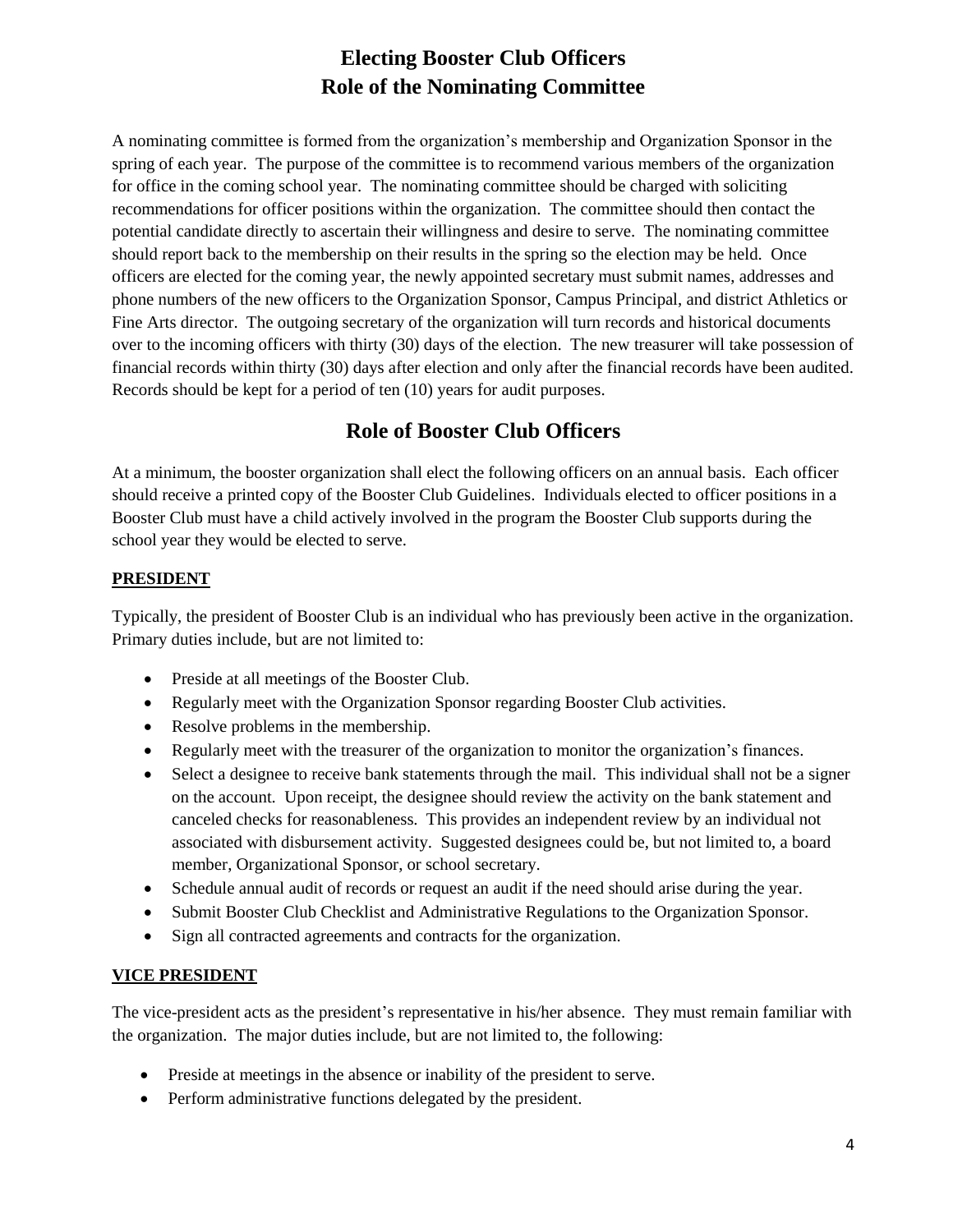# **SECRETARY**

The secretary is responsible for keeping accurate records of the proceedings of the association and reporting to the membership. The secretary must ensure the accuracy of the meeting minutes and have a thorough knowledge of parliamentary law and the organization's procedures. The major duties include, but are not limited to, the following:

- Report on any recommendations made by the executive board of the booster organization if such a governing board is defined.
- Maintain the records of the minutes and any standing committee rules, current membership and committee listing.
- Record all business transacted at each meeting.
- Record if quorum was established.
- Conduct and report on all correspondence on behalf of the organization.

For more information, see **Appedix C: Taking Organizational Meeting Notes**

# **TREASURER**

The treasurer is the authorized custodian of the funds of the association. The treasurer receives and disburses all monies indicated in the budget or as authorized by action of the association. *Employees of the District shall not serve in a financial capacity of a booster or other parent organization.* Financial capacity includes holding positions as treasurer, fund-raising chairperson, or serving as a check signer.

The major duties include, but are not limited to, the following:

- Serve as chairperson of the Budget and Finance Committee if prescribed.
- Issue a receipt of monies received and deposit said amounts on a weekly basis (daily if receipts on hand exceed \$250.00).
- Present a current financial report at all regular meetings of organization and board and sumbit reports to Organizational Sponsor and Campus Principal.
- Maintain accurate and detailed account of all monies received and disbursed.
- Sign all checks.
- Reconcile all bank statements as received and resolve any discrepancies with the bank immediately.
- File sales tax reports as required by the State Comptroller's office (monthly, quarterly, or annually).
- File annual **IRS Form 990** in a timely manner.
- Furnish **IRS Form 1099 MISC** to those individuals, businesses, etc. when amount paid (typically greater than \$600) is required to be reported to the IRS.
- Submit a copy of amended bylaws to IRS when sending in Form 990.
- Submit records to the audit committee at the end of the year.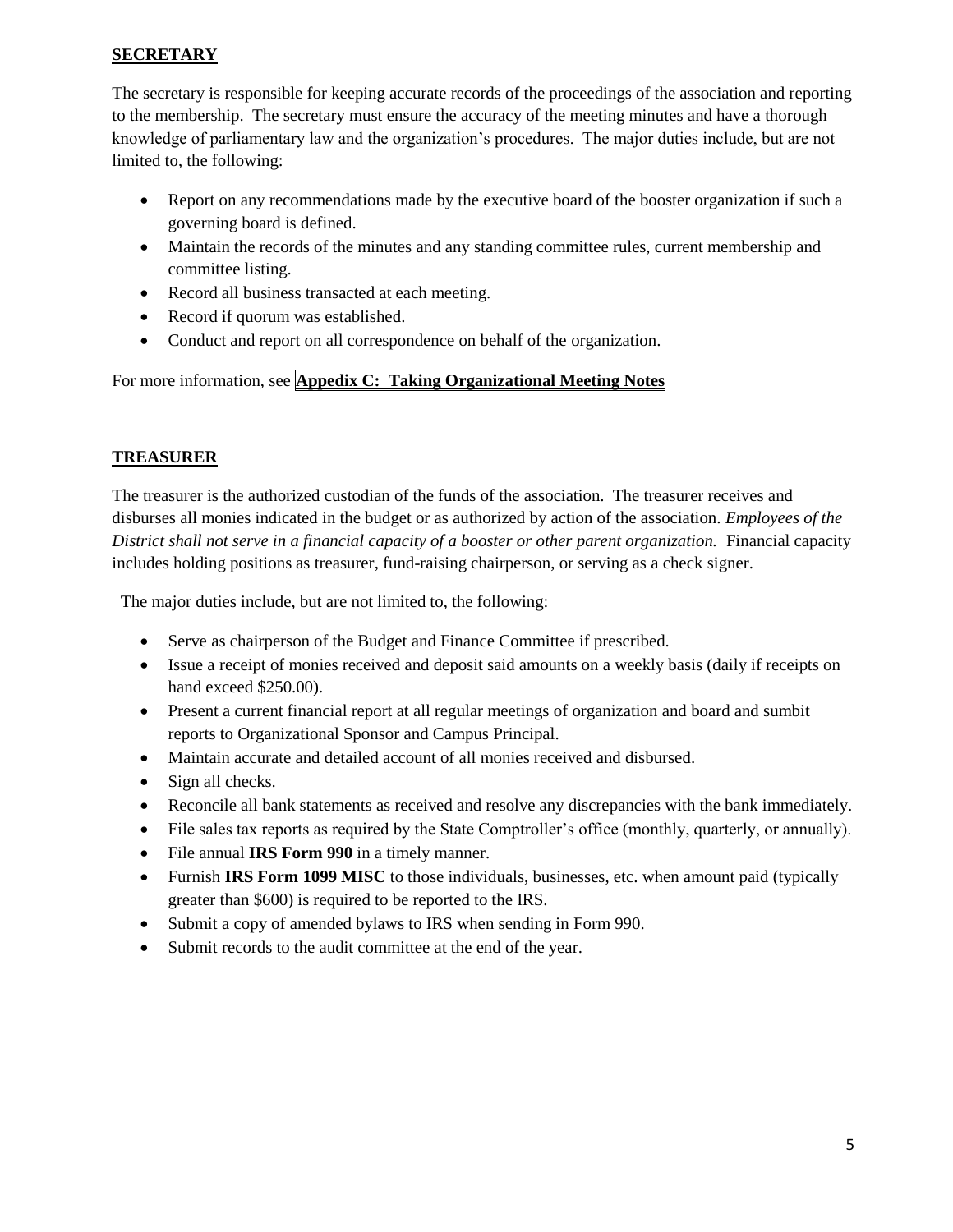### **IRS Form 1099 MISC Requirements**

IRS Guidelines require that all payments for services in excess of \$600.00 made to an individual by a Booster Club be reported on a form 1099 on an annual basis. The Booster Club must secure an IRS Form W-9 from the provider at the time of service to ensure that the organization has an accurate record of the tax payer identification number. The Booster Club must then issue a Form 1099 to all qualifying vendors performed in the calendar year by January 31<sup>st</sup>.

# **Booster Club Finances**

#### **Fundraising**

Providing financial assistance for the purchase of additional equipment, instruments, banquets or supplies is one of the most valuable roles of a Booster Club. Although suggestions and recommendations are welcomed for how funds should be spent, use of funds raised by a Booster Club is ultimately determined by the Organization Sponsor and Campus Principal.

Before beginning any fund-raising activity, the president or designated representative of a Booster Club must submit a written proposal to the Organization Sponsor that details the time period for the fund drive, the method by which the funds will be raised, whether or not students will be directly involved in the fundraising and if so, how much student time will be involved as well as if it is a tax-exempt sale. The Organization Sponsor will review the proposal and meet with the Booster Club sponsor or representative to discuss any questions or concerns, including suggestions or recommendations for changes to the proposal. The Organization Sponsor will review all fundraising proposals and gain campus approval before engaging in any fundraising activity.

Administration will ordinarily not authorize Booster Club fundraising activities that occur at school and potentially interfere with or detract from instructional time or that will require excessive student time outside of school. A Booster Club's ability to sell anything on campus must be scheduled in advance with the Organization Sponsor and Campus Principal. Only fundraising activities that have received the administration's written authorization may be conducted using the school name or mascot/logo.

It is the policy that funds received from Booster Club fundraising activities be used to benefit the students and schools in an appropriate way. Fundraising projects for parental groups shall be:

- For the educational benefit of the student, coordinated through the Organization Sponsor.
- For the specific project as identified in the current approved booster budget and not simply for the sake of raising money.
- In connection with the established goals and philosophies of the Booster Club as well as UIL guidelines.
- The use of individual accounts for members of District groups or clubs is not allowed.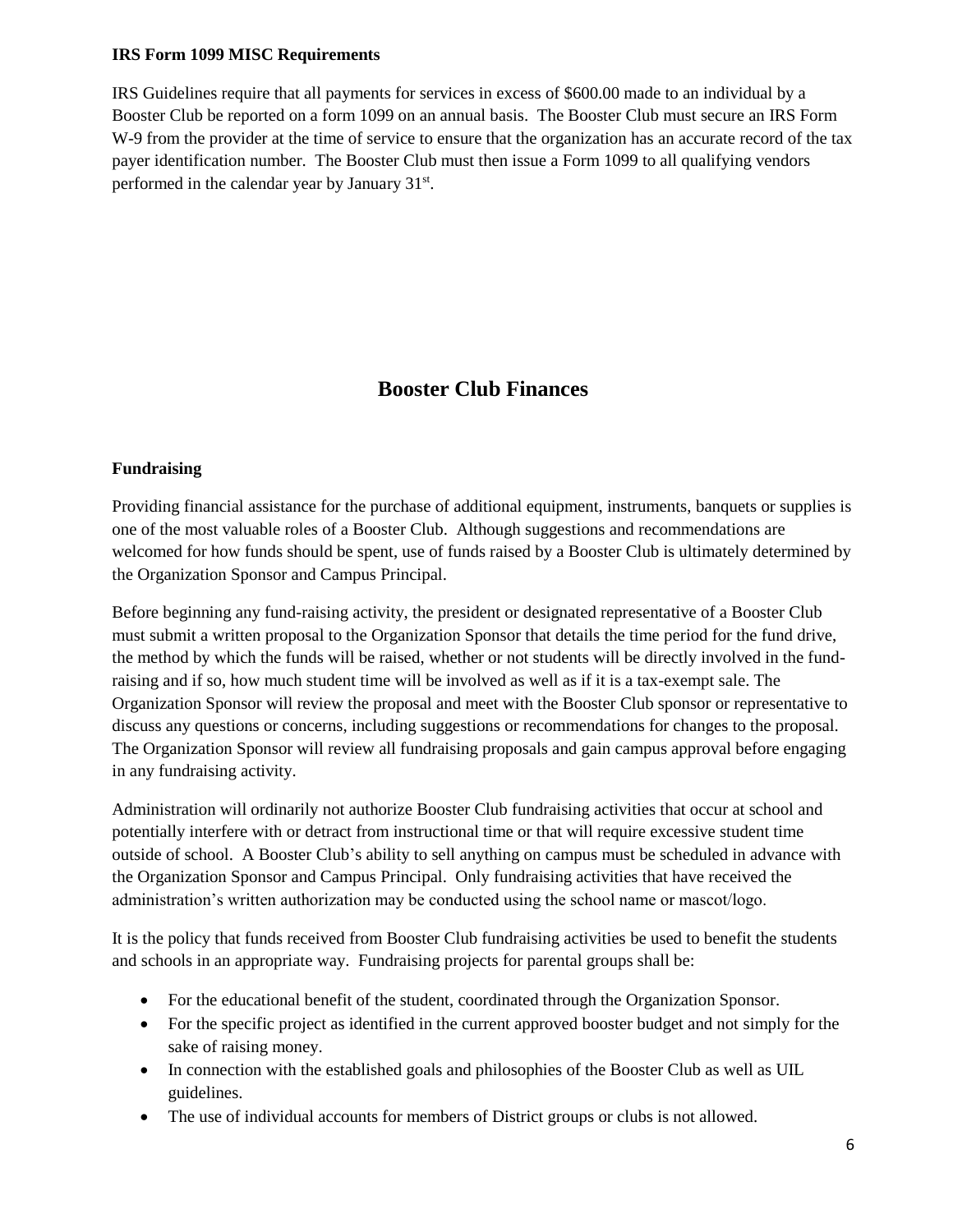# **IRS Regulations on Fundraising**

The IRS prohibits tax-exempt organizations from **requiring** people to participate in fundraisers. Likewise, schools may not **require** an amount be "donated" in lieu of participating in a fundraiser. People **may choose** whether or not to participate in a fund-raiser and may choose whether or not to donate. Furthermore, if a person decides not to participate, that person cannot be excluded from having the opportunity to benefit from the fundraiser and cannot be penalized in any way for choosing not to participate in the fundraiser.

Furthermore, benefits given by a tax-exempt organization cannot be based on participation in a fundraiser or based on revenues raised individually. Therefore, whether a person participates in a fundraiser and regardless of the amount of revenue raised, that person cannot be denied the opportunity to receive an equal benefit.

# Example:

*The Cheerleading Club is having a car wash fund-raiser to help reduce the cost of a trip to Florida for a competition. The cost of the trip is \$20,000 for 20 people. Therefore, each person's cost for the trip before the fund-raiser is \$1,000.*

*Of the 20 people participating in the trip, only 10 people participate in the fund-raiser and raise a total of \$600.*

*The \$600 must be split equally among the 20 people going on the trip, even though only 10 people participated in the fund-raiser. Therefore, each person receives a benefit of \$30 (\$600 /20). Now, each person's cost for the trip is \$970 (\$1,000 - \$30).*

Consequently, the IRS prohibits the use of individual accounts for fundraisers. As stated above, fundraising revenues must benefit the group as a whole, not its individual members.

"Individual accounts" are those accounts used to credit an individual with revenues raised. These accounts are used to benefit the individual by offsetting that individual's expenses with the amount credited to the individual from the revenues raised.

Booster Clubs desiring to conduct a fundraising activity for a school program must submit a detailed proposal to the Organization Sponsor and Campus Principal at least two (2) weeks prior to the event. No fundraising activities can begin until the Booster Club obtains approval from the Organization Sponsor and campus administration.

Normally, all members of the organization would benefit from any activity being paid by the group. However, in some instances, the group may want to have certain criteria met for a benefit to be given to a member or group. For example, a person may be able to attend a particular competition and have the group pay for a certain amount of the cost if the person had attended 80% of the practices and had participated in at least two service projects. Some groups may base the criteria on service points. For example, a person may receive a point for each practice or special event attended. However, criteria should not be based on participation in fundraisers according to IRS regulations. Remember, if criteria to attend a particular event are established, exceptions cannot be made because your best performer did not meet the criteria.

In some instances, individuals may not be able to afford to pay the amount owed to participate in a particular event. The IRS has indicated that a group or club may establish criteria that could be used to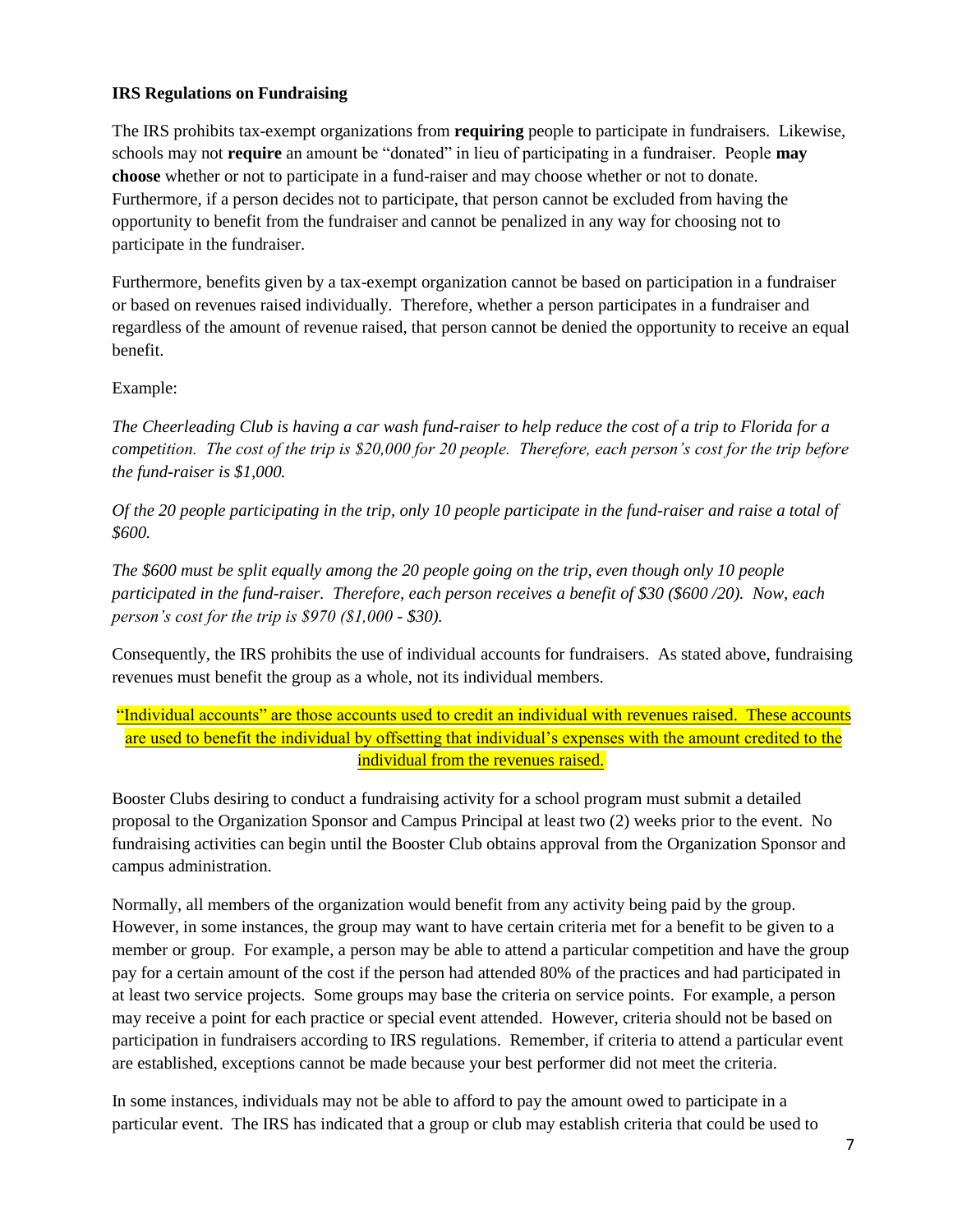determine if a person is in financial need. If the criteria are met, the group or club could provide the necessary funds to allow the individual to participate. The criteria should be established in writing prior to a particular situation arising. In addition, the criteria should be used consistently for all people, and the criteria should not change every year.

#### **Raffles**

Booster Clubs are permitted to hold raffles within guidelines from the office of the state's Attorney General. Please review **Appendix E: Raffle Guidelines** for information.

#### **Accounting**

A Booster Club must establish and maintain a bank account in its own name and keep track of all revenues and expenses related to the Booster Club's activities. This account is not a school account and is not subject to audit by the district's internal or independent auditors. Each Booster Club must file a copy of the adopted audit annually to the Organizational Sponsor and Campus Principal. These statements are available for inspection to any person who submits a written request to the District.

#### **Banking Information**

To open a bank account, the Booster Club must first obtain an Employer Identification Number (EIN) form the IRS. (See Tax Information section) The Booster Club shall not use just the school's name on its checks or on its literature. The use of the school name might imply that the school or the District is responsible for any obligations entered into by the club. It must include the Booster Club's name on the bank account. It is suggested that at least two officers sign each disbursement. Both signers should be parents or guardians with children in the affiliate Booster Club. **School district employees may not be the signer on Booster Club bank accounts for their own campus or programs they are the sponsor.** All funds received should be receipted and deposited on a weekly basis. Combining of Booster Club funds and school activity funds is prohibited. School employees may not accept loans of funds from parents and student organizations. The Treasurer should reconcile the bank statement monthly and prepare a monthly financial report to the Organization Sponsor and Campus Principal.

#### **Financial Reporting**

At a minimum, the organization's membership should be provided with a financial statement and bank reconciliation at each meeting. The financial statement should provide a comparison of budgeted versus actual expenditures and receipts. Cash receipts and disbursement reports should be available for review when needed and at the annual audit.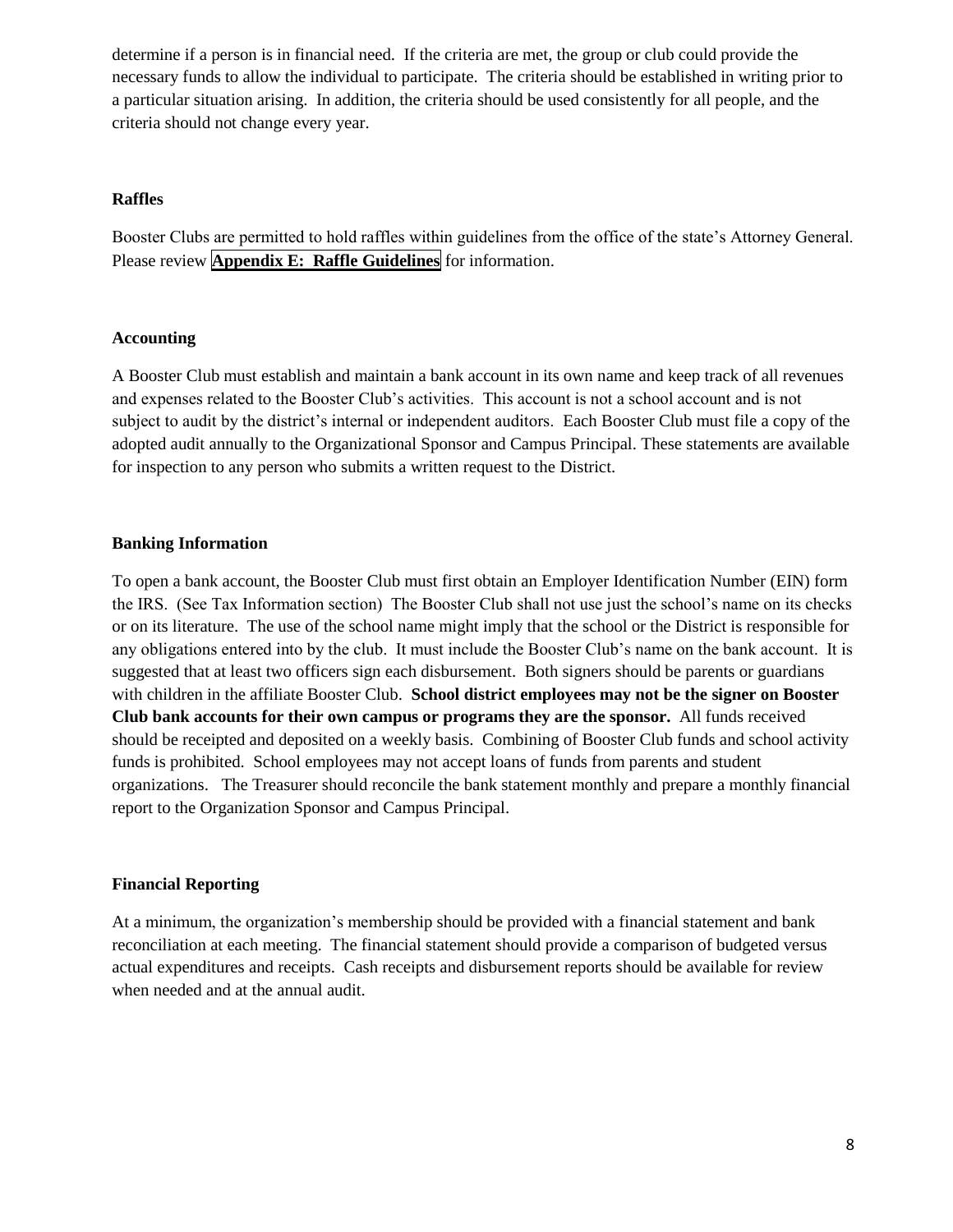#### **Cash Receipt Procedures**

All cash collections received by the Booster Club for fees, dues, fundraising, etc. must be deposited upon receipt. All funds must be supported by some type of record documenting the source and amount of funds and verified by two (2) people. Such documentation should be readily available for audit purposes. **It is recommended that deposits be made daily if the total receipts on hand exceed \$250.00.** If daily receipts are less than \$250.00, deposits shall be made within one week even if the receipts for all days combined are less than \$250.00. All money must be deposited prior to holidays and weekends. Bank deposits should be prepared as follows to ensure the integrity of the financial reporting:

#### **Bank Reconciliation**

Upon receipt of the monthly bank statement, the balance indicated on the statement shall be reconciled to the bank account balance in the general ledger as of the last day of the month. The reconciliation should be completed within thirty (30) days of the date of the bank statement. Items needed for reconciliation:

- Bank Reconciliation form
- Prior month's bank reconciliation
- Bank statement
- Check Register and/or Cash Disbursement journal
- General Ledger

#### **Disbursement of Funds**

At the outset of the school year, a budget of anticipated income and expenditures should be developed. Prior to a disbursement, the request to expend funds should be compared with the budgeted expenditures. Disbursements outside the scope of the budget or line items that exceed the approved budget should require a vote by the general membership. Direct payments to district employees are not a permitted use of Booster Club funds. Also, the purchase of alcoholic beverages or tobacco products is not permitted.

#### **Petty Cash**

A Booster Club may maintain a small petty cash account. Strict controls must be maintained by keeping petty cash in a locked box accessible by only the treasurer and one other officer. Control of the petty cash account by a district employee or Organization Sponsor is not allowed. The petty cash funds should be used for emergency purchases only. All other purchases should be made with a Booster Club check.

Upon disbursement through the petty cash account, a receipt for the purchase should be retained. At any given time, the amount of petty cash remaining and the aggregate total of receipts on hand should equal the amount of the established petty cash account.

Booster Clubs may establish a change fund to support fund raising events. Funds should be noted in the final tabulation of monies collected for the event.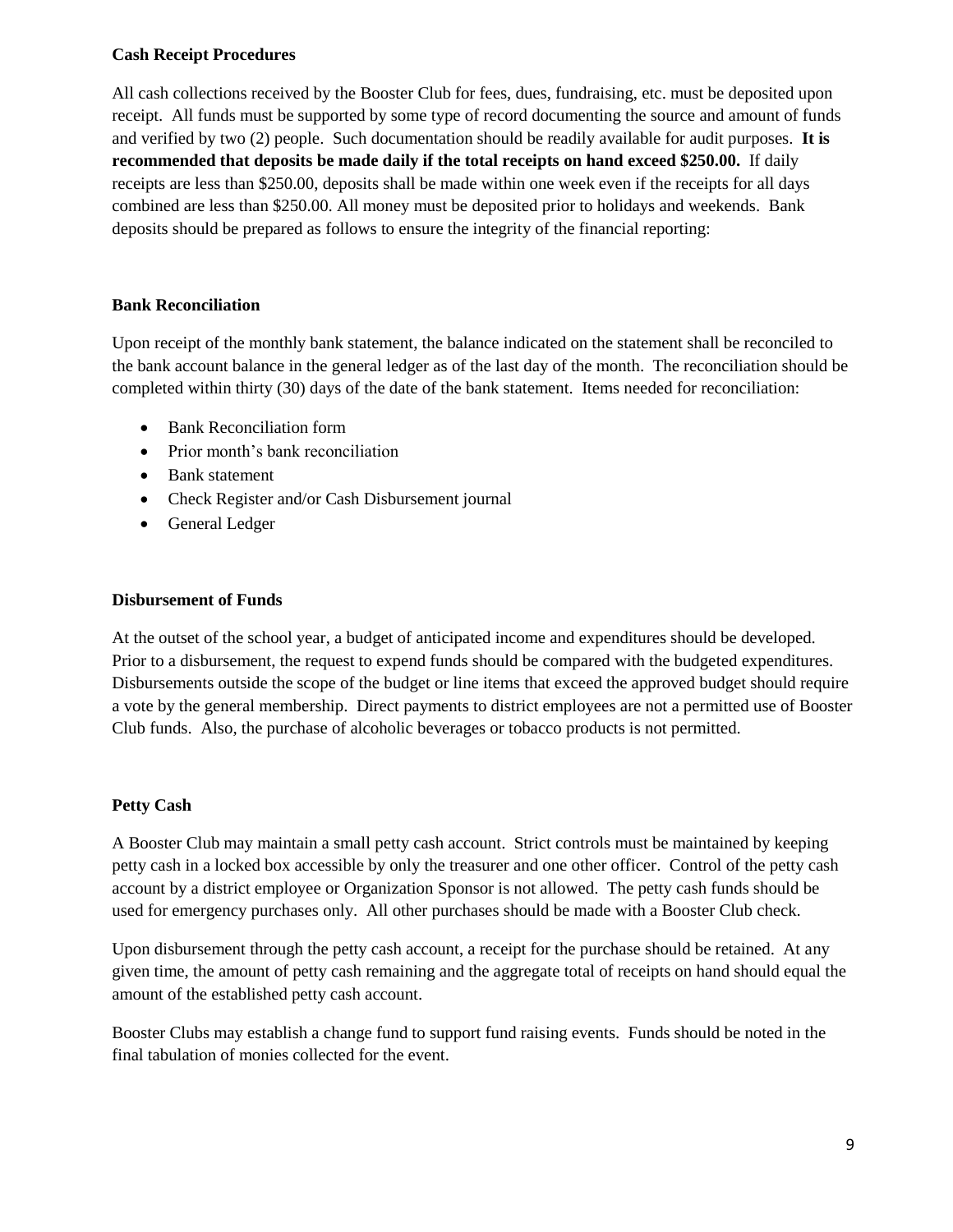#### **Audit Instructions**

An audit is an examination of the financial records of the Booster Club. It assures that all income and expenditures are accounted for and consistent with the budget and goals for the year. It also verifies that the bank balance and ledger balance are reconciled. The audit is to protect the Booster Club officers and the organization. An audit should be conducted at the end of the fiscal year, when there is a change in treasurer, and when there is a change in any officer who signs Booster Club checks. An audit may be conducted by an outside party, such as a CPA or an audit committee. The audit committee should be comprised of at least two members of the Booster Club (not the President or Treasurer).

For further information, see **Appendix D: Audit Committee Guidelines**

#### **Sales Tax**

Booster Clubs are generally not exempt from state sales tax laws. A Booster Club can sell tickets to an annual banquet or food sale without collecting sales tax, provided the members prepare, serve, and sell the food. Booster Clubs may also sell meals and food products (including candy and soft drinks) without collecting sales tax when all the net proceeds of the sale go to the Booster Club for its use in supporting school activities. Booster Clubs are responsible for obtaining necessary information from the Texas Comptroller of Public Accounts to make sure that they are collecting and accounting for state sales tax when that collection is required. You may obtain addition information on state sales tax requirements online at [www.cpa.state.tx.us](http://www.cpa.state.tx.us/) 

#### **Financial and Legal Responsibility**

The school and/or district are not liable or responsible for any contracts or expenditures made by a Booster Club. Agreements for the purchase of goods to be resold for fundraising are the responsibility of the Booster Club entering the agreement, including snack foods and drinks purchased for re-sale at concession stands during athletic events. **Booster Clubs are strongly encouraged to obtain legal assistance before authorizing or signing any agreement or contract in the Booster Club's name.** The district will not expend school district funds to pay any amounts due under such agreements or to represent a Booster Club in any legal action that may arise from the Club's activities. The President should be the designated signer of all agreements and contracts that have been approved by the Booster Club.

#### **Liability Insurance**

Booster Clubs should seriously consider the purchase of liability insurance to protect the organization and its members. Coverage to be considered should include general liability, officer's liability, business personal property (if the organization owns property), and fidelity (otherwise known as bond) coverage. The cost of the insurance varies depending on the amount of coverage, but is generally reasonable. Insurance underwriters for Booster Clubs, in most cases, require an annual audit/review to be performed by the organization and must have a procedure in place to have bank statements and reconciliations reviewed monthly by a member without check signature authority.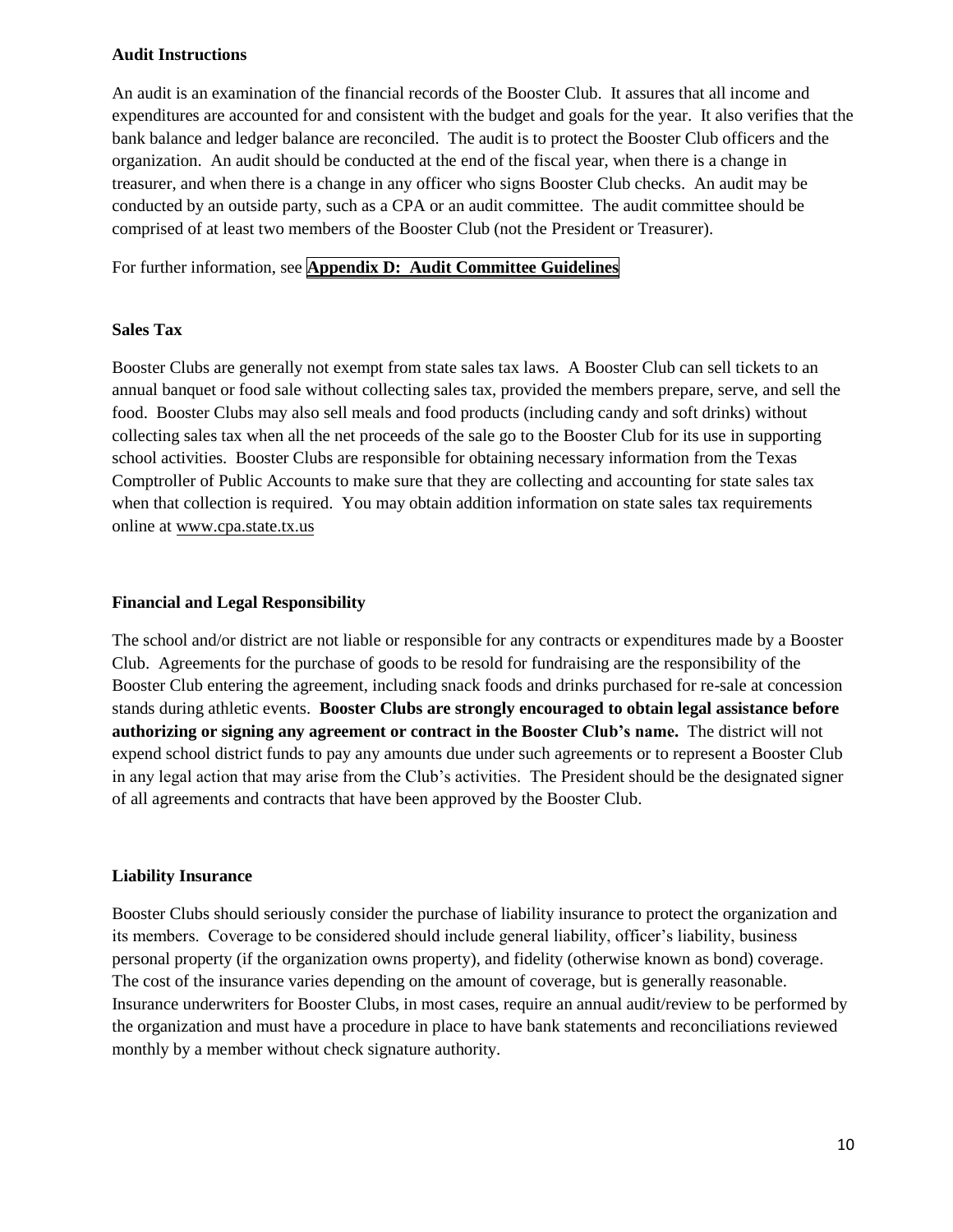# **Booster Club Meetings**

BISD recommends Booster Clubs hold quarterly meetings, but the schedule for meetings is a Booster Club decision.

The Organization Sponsor must approve on-campus activities, including meeting times, locations, dates, fundraisers and activities. Such activities cannot conflict with school schedules or activities, district policies or financial procedures, and must be in accordance with Texas Education Agency (TEA) and University Interscholastic League (UIL) guidelines. These will take precedence over Booster Club activities.

Meetings can be publicized in the school announcements and must be open to any resident of the community who wishes to attend. Other methods of publicizing Booster Club meetings are at the discretion of the Booster Club; however, distribution in school mailboxes or to students through classroom teachers is not permitted. As stated in the UIL Booster Club Guidelines, Clubs should have minutes of every meeting that show what issues were discussed and what decisions were made. The Superintendent Designee may ask any Booster Club to send a copy of Booster Club minutes for review after each meeting.

The conduct of Booster Club meetings is under the control of the Booster Club and its bylaws, which should provide for discussion and decision-making in an orderly fashion that recognizes the importance of treating participants in the meeting with respect and civility.

# **Working with Organization Sponsor**

Booster Clubs are support organizations. Organization Sponsors of extracurricular activities are school employees. Organization Sponsors are answerable only to their immediate supervisors and ultimately to the Superintendent, who has sole and final authority in the district for all UIL activities, and the Board of Trustees, which has final authority in matters related to extracurricular activities that are not affiliated with UIL.

Organization Sponsors should be present at any Booster Club meetings so that they can provide any information the Club may need to operate efficiently and appropriately and so that the Organization Sponsor will be fully informed about Booster Club plans and activities. An Organization Sponsor serves as an advisor in regard to Booster Club discussions. Booster Clubs do not have any authority over an Organization Sponsor's decision about the operation of the organization.

Most communication between Booster Clubs and school staff can and should take place at the Booster Club Meetings. Individual members of Booster Clubs who have students in the organization may schedule meetings with the Organization Sponsor for discussions that are specifically related to their own child's progress or conduct. These meetings must be scheduled during the Organization Sponsor's conference period and are treated like any other parent-teacher conference.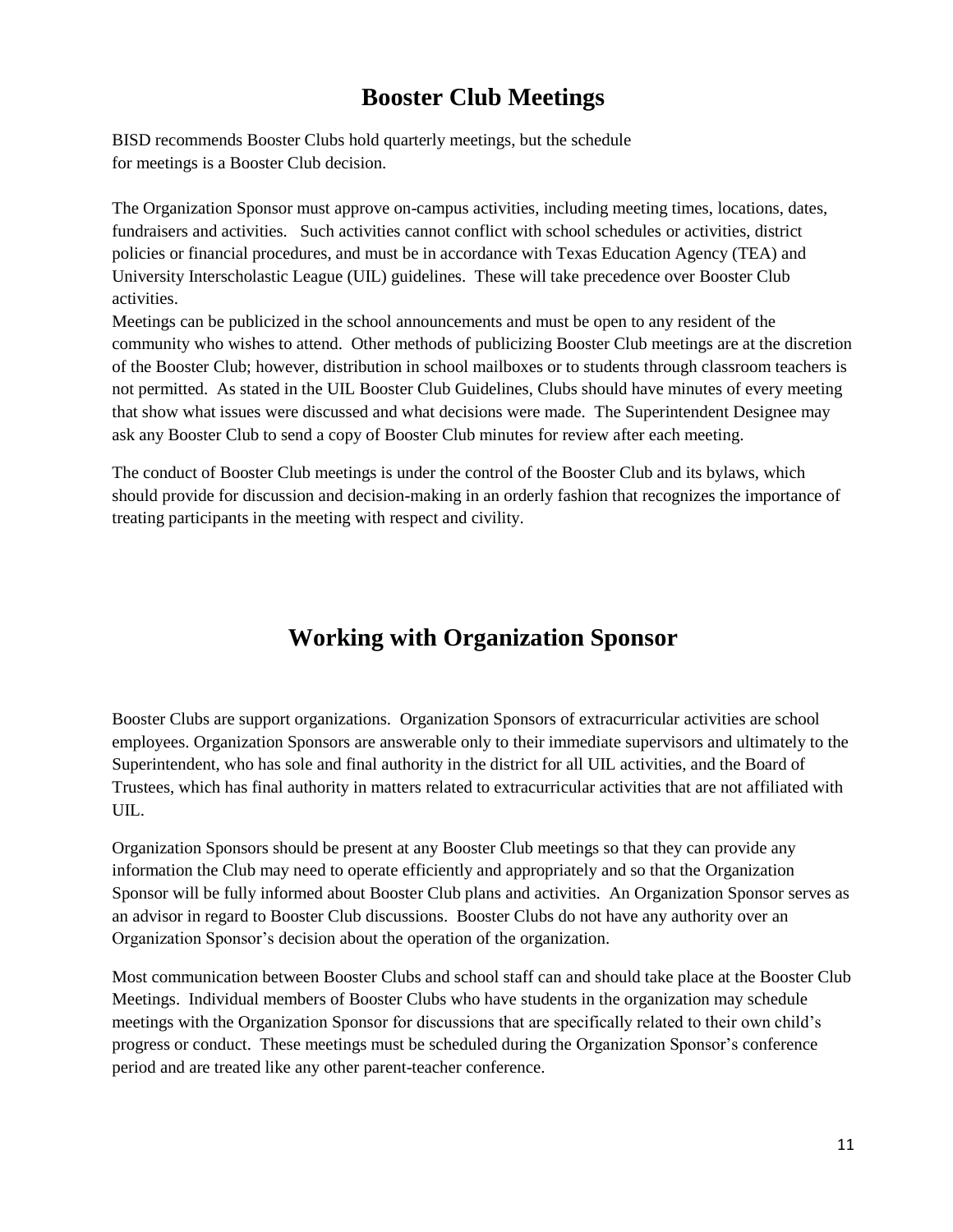The parents' relationship to or position in a Booster Club must not be used to threaten, intimidate, or otherwise improperly influence any employee's performance of his or her primary duties in the school district which include teaching students the essential knowledge and skills of the district's approved curriculum and his/her performance of duties related to the activity. Any violation of this requirement will endanger the Booster Club's ability to continue as an authorized Booster Club working for the benefit of the program or activity.

A Booster Club member who has a complaint about an Organization Sponsor must follow the district's established complaint policies to bring that matter to the attention of the employee and his or her supervisor. The campus principal will provide copies of those policies upon request.

# **FIELD TRIPS AND TRANSPORTATION**

#### **School-Sponsored Field Trips**

Field trips must be approved through the district approval process and student participants must comply with all school requirements including a current parent consent form on file with the Organization Sponsor. All students and adult sponsors or chaperones must ride in transportation provided by the district. If circumstances arise making it necessary for parents or other volunteers, including Booster Club members, to transport students in privately owned vehicles for a school-sponsored field trip, all drivers must provide proof to the school district of valid drivers' license and insurance that meets the minimum liability requirements of state law.

#### **Other Transportation Involving Students**

Neither a Booster Club nor members of a Booster Club are agents of the school district when they transport students to activities that are not official school-sponsored field trips or extracurricular activities.

# **OTHER CONSIDERATIONS**

School Announcements can be made during the regular school day regarding school approved booster function. The Booster Club sponsor should submit announcement to the Organization Sponsor at least two days before the announcement is to be made.

On-campus activities, especially fundraisers, should not supplant, duplicate, nor interfere with those of other school or Booster Clubs. The principal has the authority to limit the number of on-campus fundraisers. All activities an organization participates in will be approved in advance by the Organization Sponsor and the district administration. At such activities, the sponsor shall have full authority at all times except as instructed by the principal or designee. Booster Club members, parents, etc. are expected to follow the same standards of conduct as district employees where chaperoning, sponsoring or attending student activities.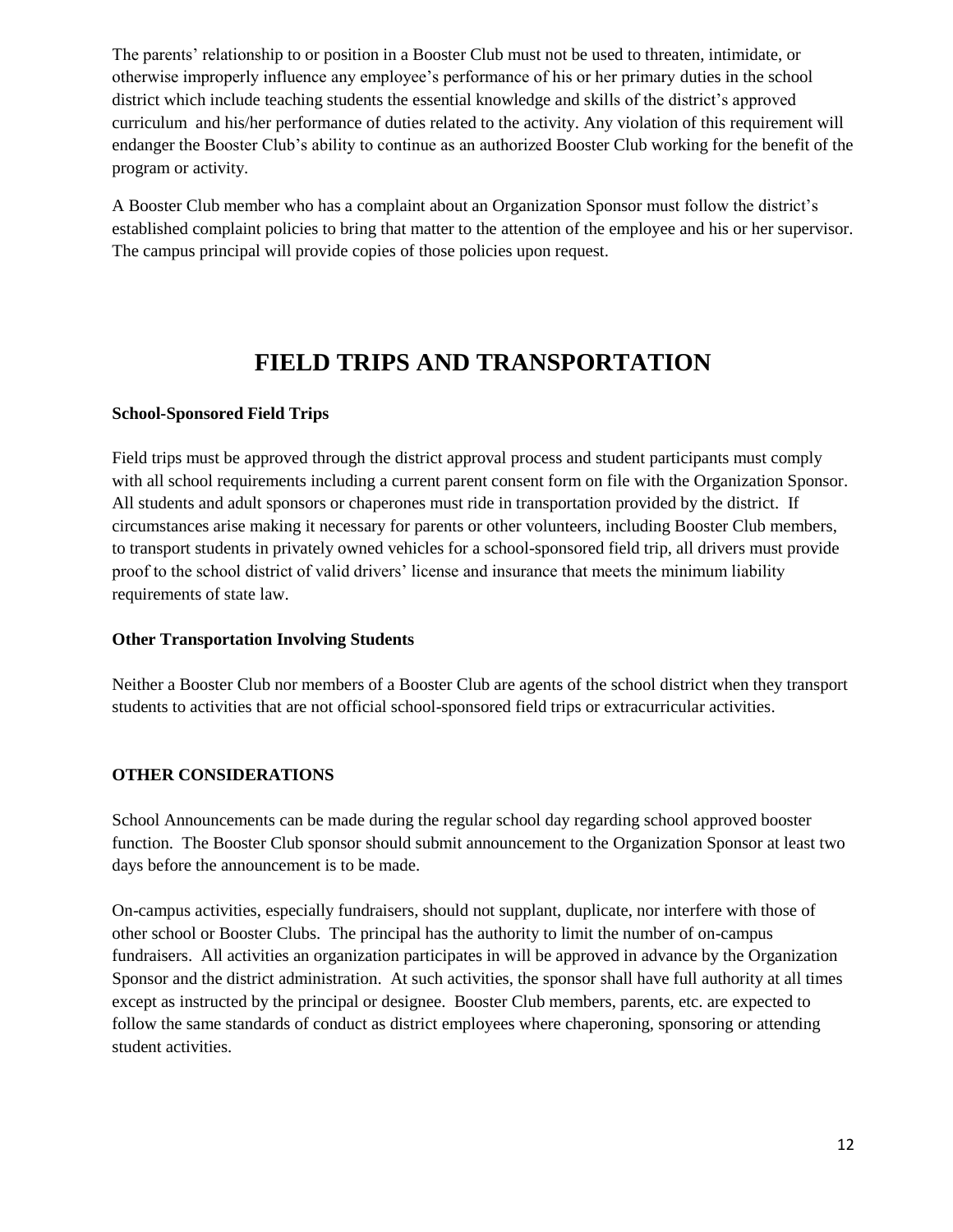Each student or group of students' participation will be determined by the Organization Sponsor and the Campus Principal and not by the Booster Club or any of its members. Participation in activities is considered a privilege and not a right and will be based on a proven record of good conduct and dependability. Lack of such demonstrated behavior on the part of anyone will be grounds for exclusion from participation and travel. The purchase or consumption of alcoholic beverages and tobacco products while on school property or in the presence of students is specifically prohibited. Booster Clubs shall not directly support political activities by providing campaign donations or placing advertisements in support of a particular candidate as doing so could jeopardize the tax exempt status of the organization. If a candidate is running for office is invited to join a meeting, all candidates running for the office must be extended an invitation to the event.

# **Top Ways to Protect Your Booster Club against Embezzlement**

- Money should never be kept at a treasurer's home.
- Two people should always count the money, and both should sign the receipt verifying the amount.
- Two signatures should be required on all checks. The Organization Sponsor should never be one of them.
- Have a member who does not have check signing authority review the bank statement monthly before giving it to the treasurer. This person is looking for red flags including: checks showing up in non-sequential order, checks made out to cash, cash withdrawals, checks written out to non-approved vendors, checks written for non approved expenses, and checks written out to individuals.
- Never sign a blank check or a check made out to "cash".
- Deposit all money in the bank as soon as possible, even if a fundraising project is ongoing.
- All bills must be paid by check, never cash.
- Conduct an annual audit of the books.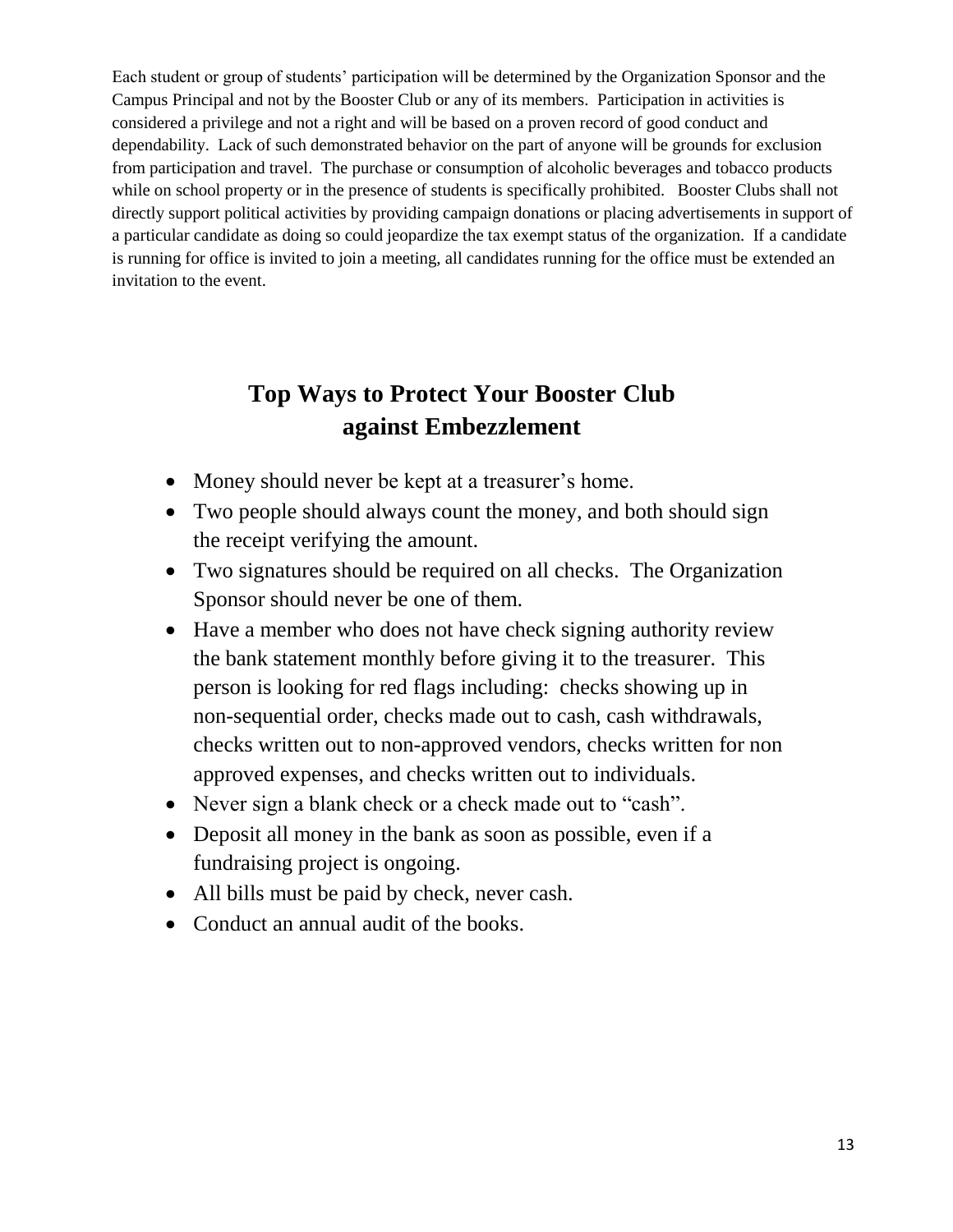

# **Appendix A**

# **RELATIONS WITH PARENT ORGANIZATIONS BISD Board Policy GE (LOCAL)**

# **USE OF DISTRICT FACILITIES**

District-affiliated school-support or booster organizations may use District facilities with prior approval of the appropriate administrator. Other parent groups may use District facilities in accordance with policy GKD.

#### **PARENT/BOOSTER ORGANIZATIONS SUPERINTENDENT'S DESIGNEE**

The Superintendent's designee for overseeing the activities of a parent/booster organization shall be the principal of the campus where the organization functions.

In the case of athletic booster clubs, the director of athletics may serve as the Superintendent's designee in conjunction with the campus principal.

In the case of fine arts booster clubs, the director of fine arts may serve as the Superintendent's designee in conjunction with the campus principal.

- 1. As the responsible District employees, the principal, athletic director, and fine arts director shall:
- 1. Approve formation of the organization;
- 2. Approve the constitution and bylaws of each organization;
- 3. Ensure that each organization's sole function is to support the educational activities of the designated program area; and
- 4. Have the authority to disallow the continued association of any school program and parent/booster organization that has been judged by the principal to be disruptive to the educational activities or goals of the program or group.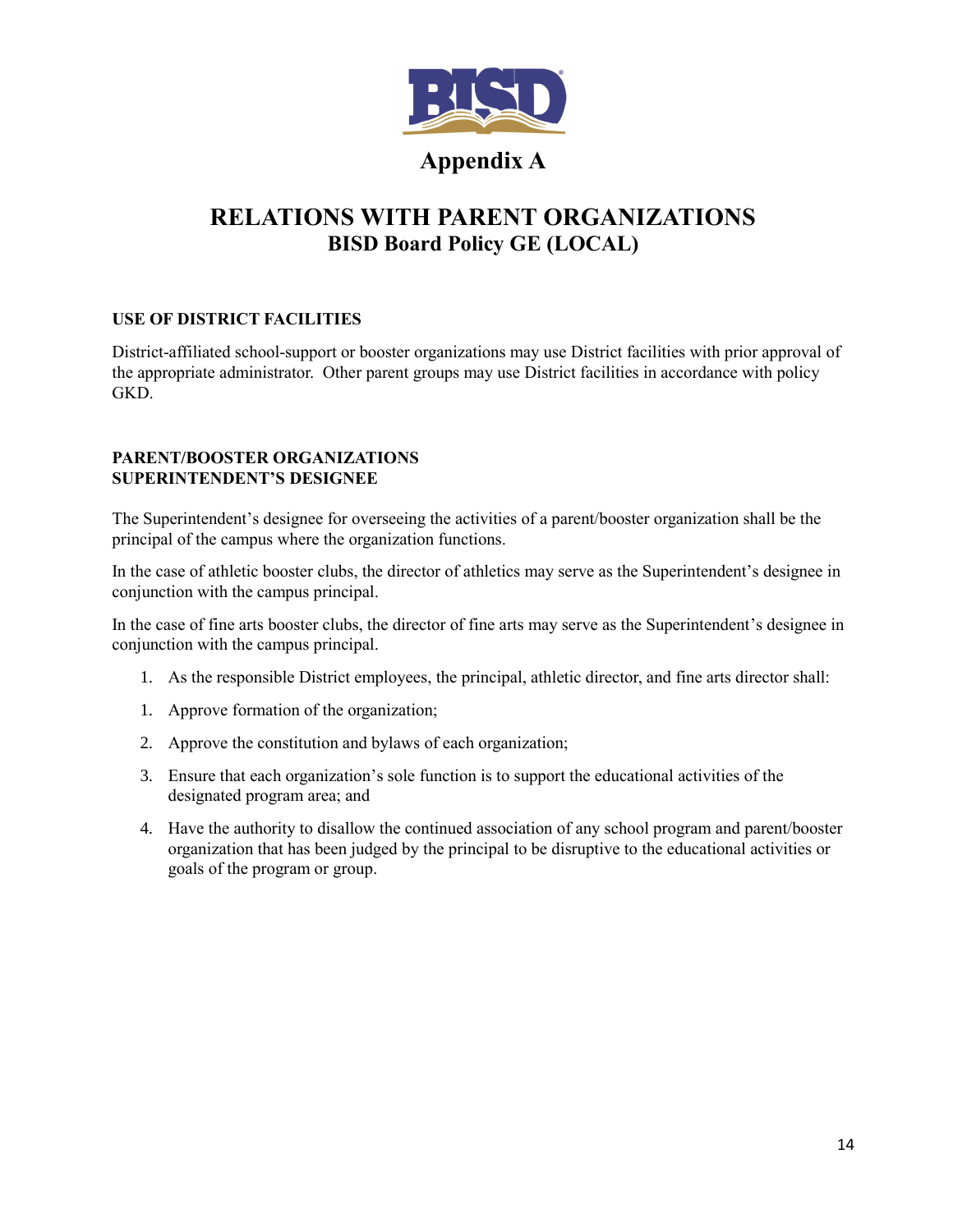# **FACULTY LIASON (Organization Sponsor)**

The designated faculty sponsor of a student activity area shall serve as the liaison, under the supervision of the Superintendent's designee, between any parent/booster organization formed in connection with a student group and the District.

The designated faculty sponsor acting as the liaison shall:

- 1. Approve all student-/school-related activities of such organizations.
- 2. Work with such organizations to establish approved goals and student-support activities for the respective organizations.
- 3. Assist in setting the budgets of such organizations and ensuring that expenditures of such organizations are in direct support of the goals of the designated programs.
- 4. Ensure fair and appropriate officer elections and ensure that elected officers are eligible for service. The designated faculty sponsor shall file lists of officers of the respective organizations with the Superintendent's designee at the beginning of the school year and revise such lists as officers change during the school year.
- 5. File lists of organization activities with the Superintendent's designee at the date established by the designee. Additional activities shall be submitted at least 30 days prior to the event to aid in the development of the master calendar for the school.
- 6. Require an annual report of all activities, including an audit of all funds.

# **SPECIFIC GUIDELINES**

Parent/booster organizations shall function under the following guidelines:

- 1. The Superintendent or designee shall have veto power over any action of a school-related club or organization.
- 2. Parent/booster organizations shall have no authority to direct any school employee in any of his or her duties. In addition, parent organizations have no authority to guide, direct, or establish guidelines for any school or student activity.
- 3. All meetings of parent/booster organizations shall be public meetings.
- 4. All individuals who legally reside in the District or have a student who attends the booster organization's campus through the district's Open Enrollment program shall be eligible for membership. Election of officers shall be on a systematic basis so that any eligible person may be nominated. Elected officers must have a child currently enrolled at the campus served by the parent/booster organization.
- 5. A parent/booster organization must obtain federal tax-exempt status as a public  $501(c)(3)$  charitable organization by applying for and obtaining a letter of determination from the Internal Revenue Service (IRS) that states the organization is exempt from federal taxes. The organization's employer identification number and a copy of the IRS's letter of determination shall be submitted to the Superintendent's designee. Such organizations may not use the District's tax identification number.
- 6. Parent/booster organizations shall issue receipts for all money received.
- 7. If any parent/booster organization disbands, ceases to operate, chooses to withdraw from association with the District, or fails to be re-approved, all funds and property of the organization shall become the property of the District.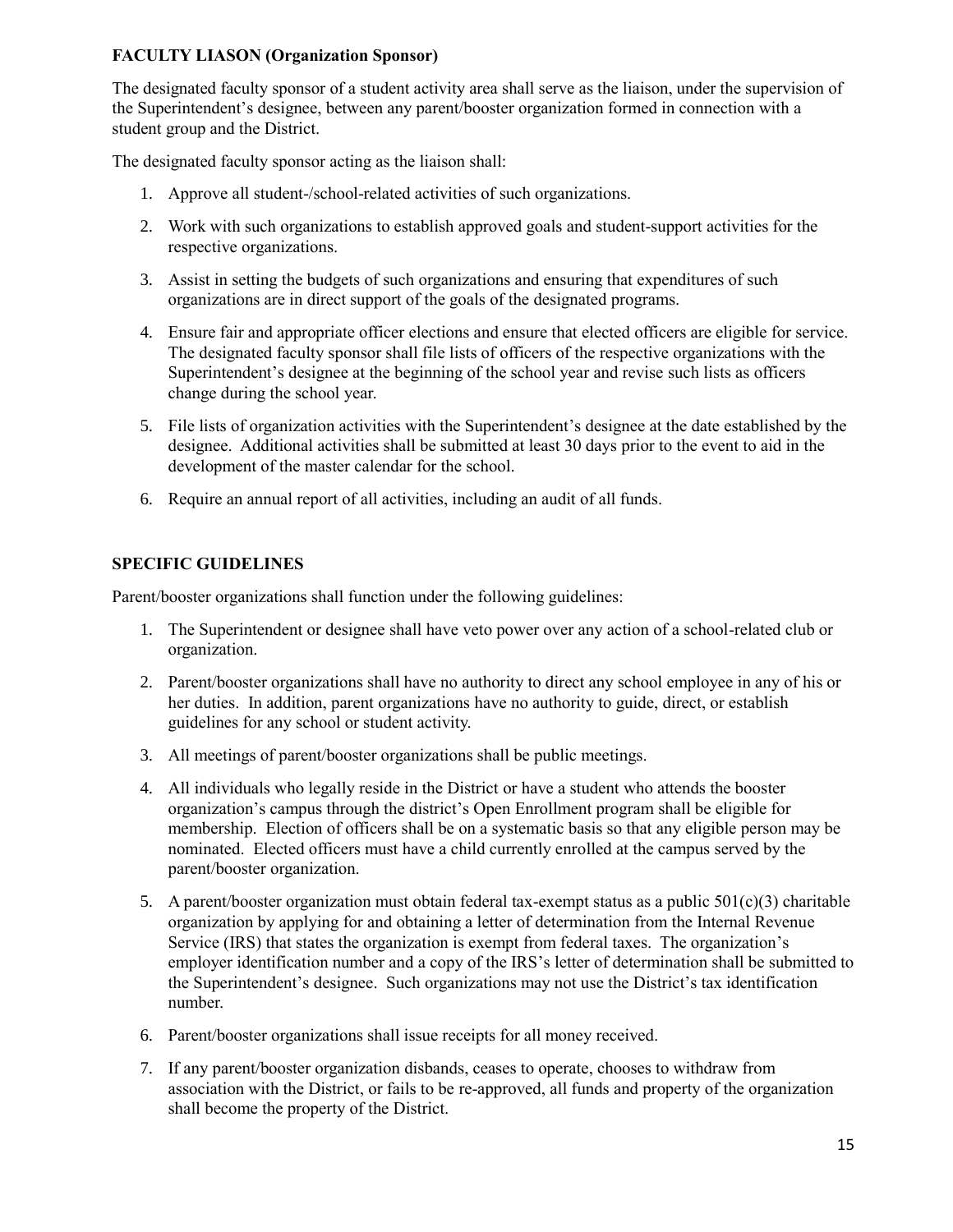- 8. Booster clubs must abide by the UIL guidelines, and the ad-ministration shall determine which organization might be considered as "booster." In order to avoid violation of the amateur rule, money given to the school shall not be earmarked for any particular request. The booster club may suggest or recommend how it would like the money spent, but it may not require the Superintendent or designee to spend the money in any certain way.
- 9. Any parent/booster organization operating under these policies that, in the opinion of the school administration, does not adhere to these policies and any regulations established by the school administration may be disbanded and shall cease to be recognized by the District as a legitimate school-related club or organization.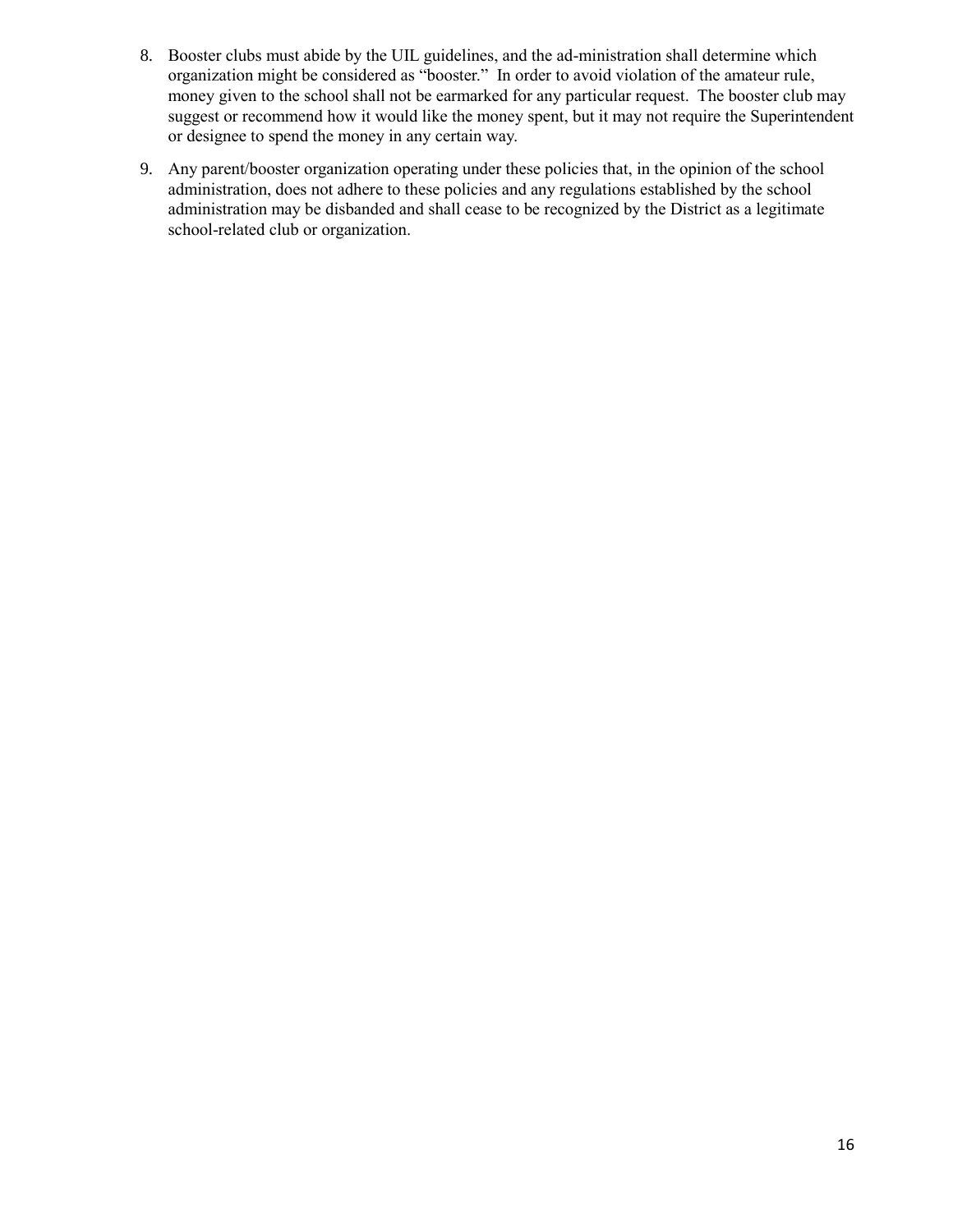

**Appendix B**

# **Example of Booster Club Bylaws and Articles of Incorporation**

# **BYLAWS OF THE BIRDVILLE BAND BOOSTERS, INC. A NONPROFIT CORPORATION 6125 East Belknap Fort Worth, TX 76117**

# **Article I. OFFICES**

# **Section 1.01 Principal Office**

The principal office of the corporation in the state of Texas shall be located in the city of Fort Worth, county of Tarrant. The corporation may have such other offices, either within or without the state of Texas, as the Board of Directors may determine or as the affairs of the corporation may require from time to time.

# **Section 1.02 Registered Office and registered Agent**

The corporation shall have and continuously maintain in the state of Texas a registered office, and a registered agent whose office is identical with such registered office as may be, but need not be, identical with the principal office of the corporation in the state of Texas, and the address of the registered office may be changed from time to time by the Board of Directors.

# **Article II. MEMBERS**

# **Section 2.01 Classes of Members**

The corporation shall have one (1) class of members. The designation of such class and the qualification and rights of the members of such class shall be as follows: Members of the Haltom Area Band Friends, the Haltom High School Band Director, the Richland Area Band Boosters, the Richland High School Band Director, the Birdville United Band Boosters, the Birdville High School Band Director, and the Director of Fine Arts of the Birdville Independent School District, Tarrant County, Texas.

# **Section 2.02 Election of Members**

Members shall be elected by the Haltom Area Band Friends, the Richland Area Band Boosters, and the Birdville United Band Boosters, and additional members may be elected by the Board of Directors by an affirmative vote of the majority of the Board of Directors.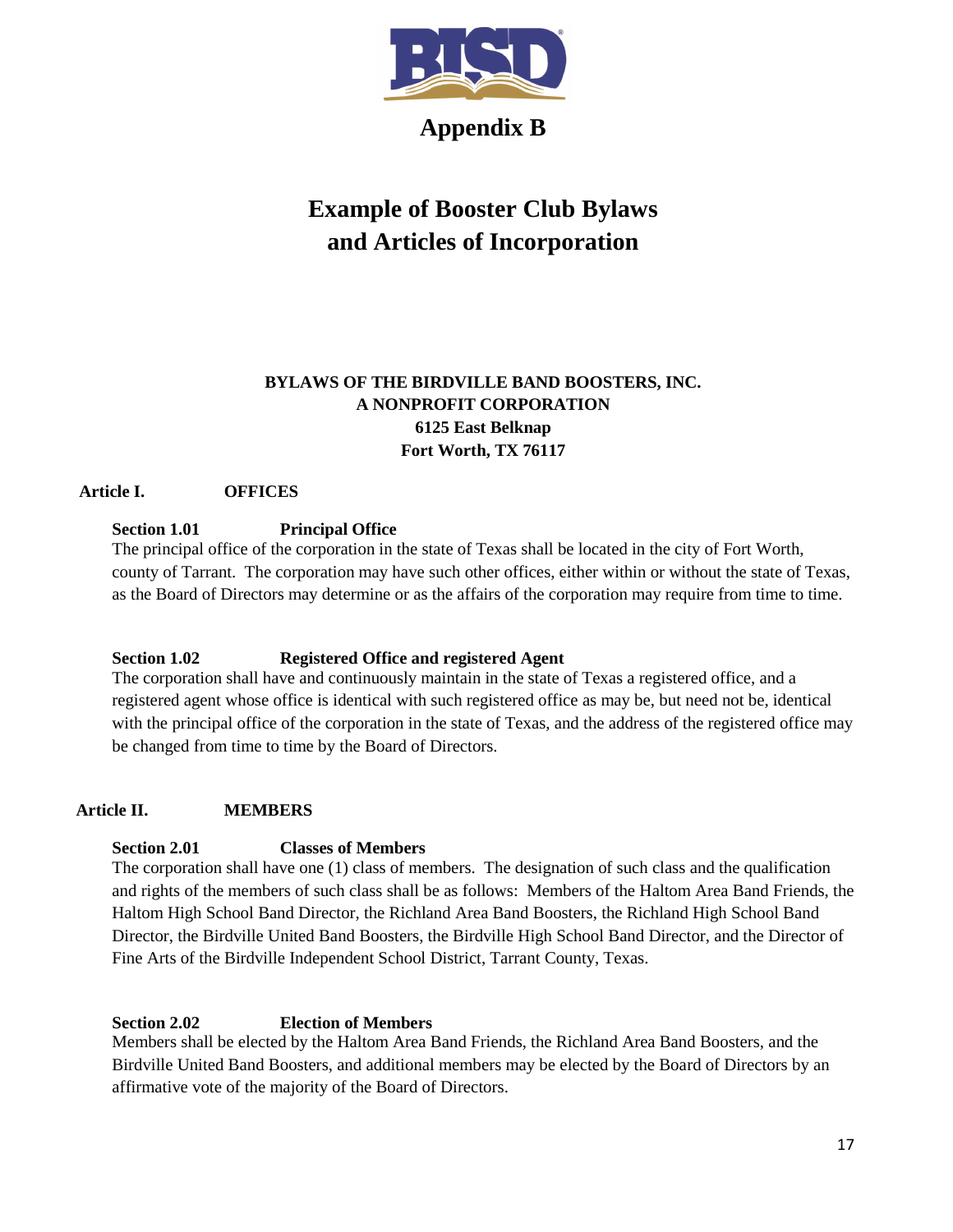# **Section 2.03 Voting Rights**

Each member shall be entitled to one vote on each matter submitted to a vote of the members.

#### **Section 2.04 Termination of Membership**

The Board of Directors, by affirmative vote of two-thirds of all of the members of the Board, may suspend or expel a member for cause after an appropriate hearing and may, by a majority vote of those present at any regularly constituted meeting, terminate the membership of any member who becomes ineligible for membership, or suspend or expel any member who for cause deemed so by the membership.

#### **Section 2.05 Resignation**

Any member may resign by filing a written resignation with the Secretary, but such resignation shall not relieve the member so resigning of the obligation to pay any assessments, or other charges theretofore accrued and unpaid.

#### **Section 2.06 Reinstatement**

Upon written request signed by a former member and filed with the Secretary, the Board of Directors may, by the affirmative vote of two-thirds of the members of the Board, reinstate such former member to membership on such terms as the Board of Directors may deem appropriate.

#### **Section 2.07 Transfer of Membership**

Membership in this corporation is nontransferable or assignable.

#### **Article III. MEETINGS OF MEMBERS**

#### **Section 3.01 Annual Meeting**

An annual meeting of the members shall be held by the last day of June of the current fiscal year, for the purpose of the transaction of business as may come before the meeting.

#### **Section 3.02 Special Meeting**

Special meeting of the members may be called by the Chair of the Board of Directors.

#### **Section 3.03 Place of Meeting**

The Board of Directors may designate any place, either within or without the State of Texas, as the place of meeting for any annual meeting, regular meeting or for any special meeting called by the Board of Directors. If no designation is made or if a special meeting be otherwise called, the place of meeting shall be the registered office of the corporation in the State of Texas; but if all of the members shall meet at any time and place, either within or without the State, and consent to the holding of a meeting, such meeting shall be valid without call or notice, and as such meeting, any corporate action may be taken.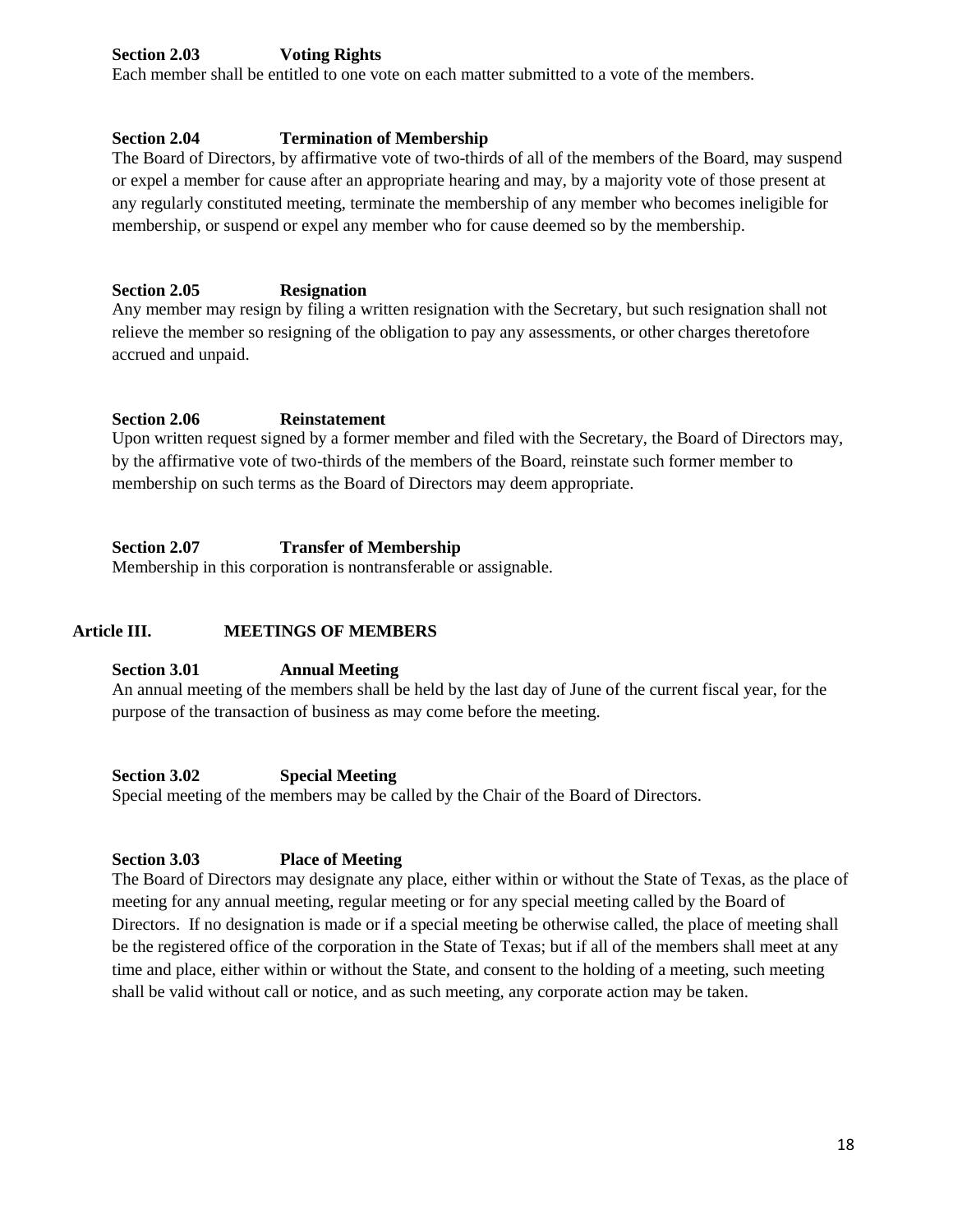#### **Section 3.04 Notice of Meetings**

Written or printed notice stating the place, day and hour of any meeting of members shall be delivered, either personally or by mail or e-mail, to each member entitled to vote at such meeting, not less than ten (10) or more than fifty (50) days before the date of such meeting, by or at the direction of the Chair, or the Secretary. In case of a special meeting or when required by statute, or these bylaws, the purpose or purposes for which the notice of a meeting shall be deemed to be delivered when deposited in the United States mail addressed to the member at his address as it appears on the records of the corporation, with postage thereon prepaid.

#### **Section 3.05 Informal Action by Members**

Any action required by law to be taken at a meeting of the members or any action which may be taken at a meeting of the members may be taken without a meeting, if a consent in writing, setting for the action so taken, shall be signed by all of the members entitled to vote with respect to the subject matter thereof.

#### **Section 3.06 QUORUM**

The members holding seven (7) of the votes which may be cast at any meeting shall constitute a quorum at such meeting, with each school having a representative. If a quorum is not resent at any meeting of members, a majority of the members present may adjourn the meeting without further notice.

#### **Article IV. BOARD OF DIRECTORS**

#### **Section 4.01 General Powers**

The affairs of the corporation shall be managed by its Board of Directors. The corporation shall operate on a fiscal year/school term basis, beginning on August  $1<sup>st</sup>$  of each year and concluding on July  $31<sup>st</sup>$  of the next succeeding year. The officers will operate on a school term basis, beginning on June  $1<sup>st</sup>$  through May  $31<sup>st</sup>$ of the following year. During those term years of the corporation beginning in the term year 2001/2002, the Board of Directors shall consist of: the President and First Vice-President of the Richland Area Band Boosters, one (1) person designated by that organization; the President and First Vice-President of the Haltom Area Band Friends and one (1) person designated by that organization; the President and First Vice-President of the Birdville United Band Boosters and one (1) person designated by that organization; the Band Director from Haltom High School, Richland High School and Birdville High School, and the Director of Fine Arts of the Birdville Independent School District. The Chair of the Board of Directors shall appoint one (1) additional designated member to serve on the Board of Directors that year. During the term year 2001/2002 the Chair of the Board of Directors shall be the President of the Haltom Area Band Friends. In subsequent term years, the Chair and the additional designated member shall be passed next to the President of the Birdville United Band Boosters and then to the President of the Richland Area Band Boosters, returning the Chair and the additional designated member to Haltom Area Band Friends in continuous rotation.

#### **Section 4.02 Number, Tenure, and Qualifications**

The number of directors shall be fourteen (14). Each Director shall hold office until the next annual meeting of the members and until his successor shall have been designated and qualified.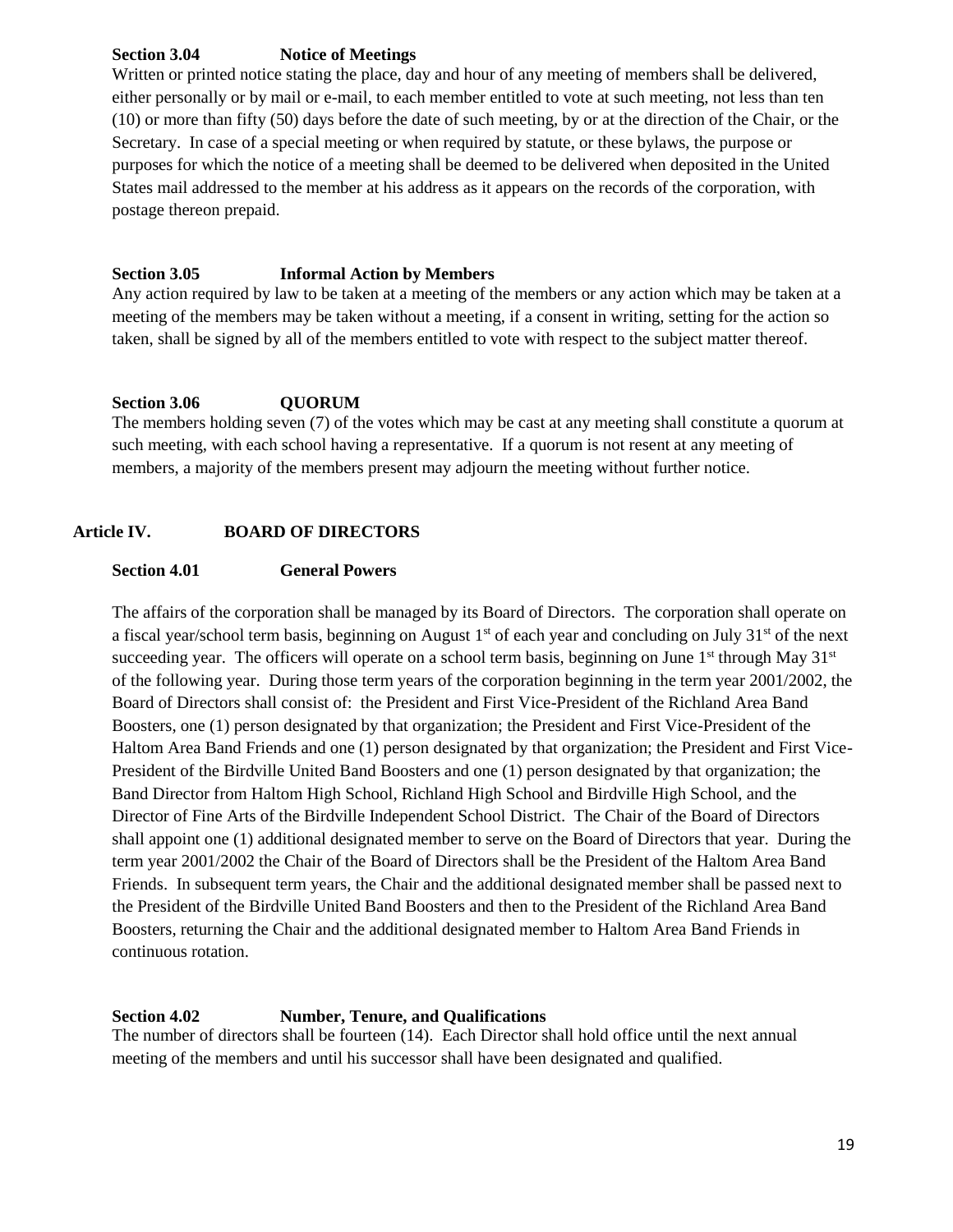# **Section 4.03 Action of Members**

The act of a majority of the Directors present at a meeting at which a quorum is present shall be the act of the Board of Directors, unless the act of a greater number is required by law or by these bylaws.

#### **Section 4.04 Vacancies**

Any vacancy occurring on the Board of Directors shall be filled by the entity, either the Birdville United Band Boosters, the Haltom Area Band Friends, or the Richland Area Band Boosters, selecting the Director who has vacated his post. A director elected to fill a vacancy shall be elected for the unexpired term of his predecessor in office.

#### **Section 4.05 Compensation**

Directors as such shall not receive any stated salaries for their services, but nothing herein contained shall be construed to preclude any Director from the corporation in any other capacity and receiving compensation therefore.

# **Article V. OFFICERS**

# **Section 5.01 Officers**

The officers of the corporation shall be a Chair, a Vice Chair, a Secretary/Treasurer, and such other officers as may be elected in accordance with the provisions of this Article. During the term year 2001/2002, the Office of Chair shall be held by the President of the Haltom Area Band Friends. In subsequent term years the office of Chair shall be passed next to the President of the Birdville United Band Boosters and then to the President of the Richland Area Band Boosters, returning the office of Chairperson to Haltom Area Band Friends in continuous rotation. During the term year 2001/2002, the Office of Vice Chair shall be held by the President of the Birdville United Band Boosters. In subsequent term years the office of Vice Chair shall be passed next to the President of the Richland Area Band Boosters and then to the President of the Haltom Area Band Friends, returning the office of Vice Chairperson to Birdville United Band Boosters in continuous rotation. During the term year 001/2002, the Office of Secretary/Treasurer shall be passed next to the President of the Haltom Area Band Friends and then to the President of the Birdville United Band Boosters, returning the office of Secretary Treasurer to Richland Area Band Boosters in continuous rotation.

# **Section 5.02 Election and Term of Office**

The officers of the corporation shall take office immediately following the regular annual meeting of the Board of Directors. If election of those officers shall not be held at such meeting, such election shall be held as soon thereafter as convenient. New officers may be created and filled at any meeting of the Board of Directors. Each officer shall hold office until his successor shall be duly appointed and qualified.

# **Section 5.03 Removal**

Any officer elected or appointed by the Board of Directors may be removed by the Board of Directors whenever in its judgment the best interests of the corporation would be served thereby, but such removal shall be without prejudice of the officer so removed.

# **Section 5.04 Vacancies**

A vacancy in the office of Chair or Vice Chair because of death, resignation, disqualification, or otherwise, may be filled by the BISD Band Boosters, Inc., or the Richland Area Band Boosters, or the Birdville United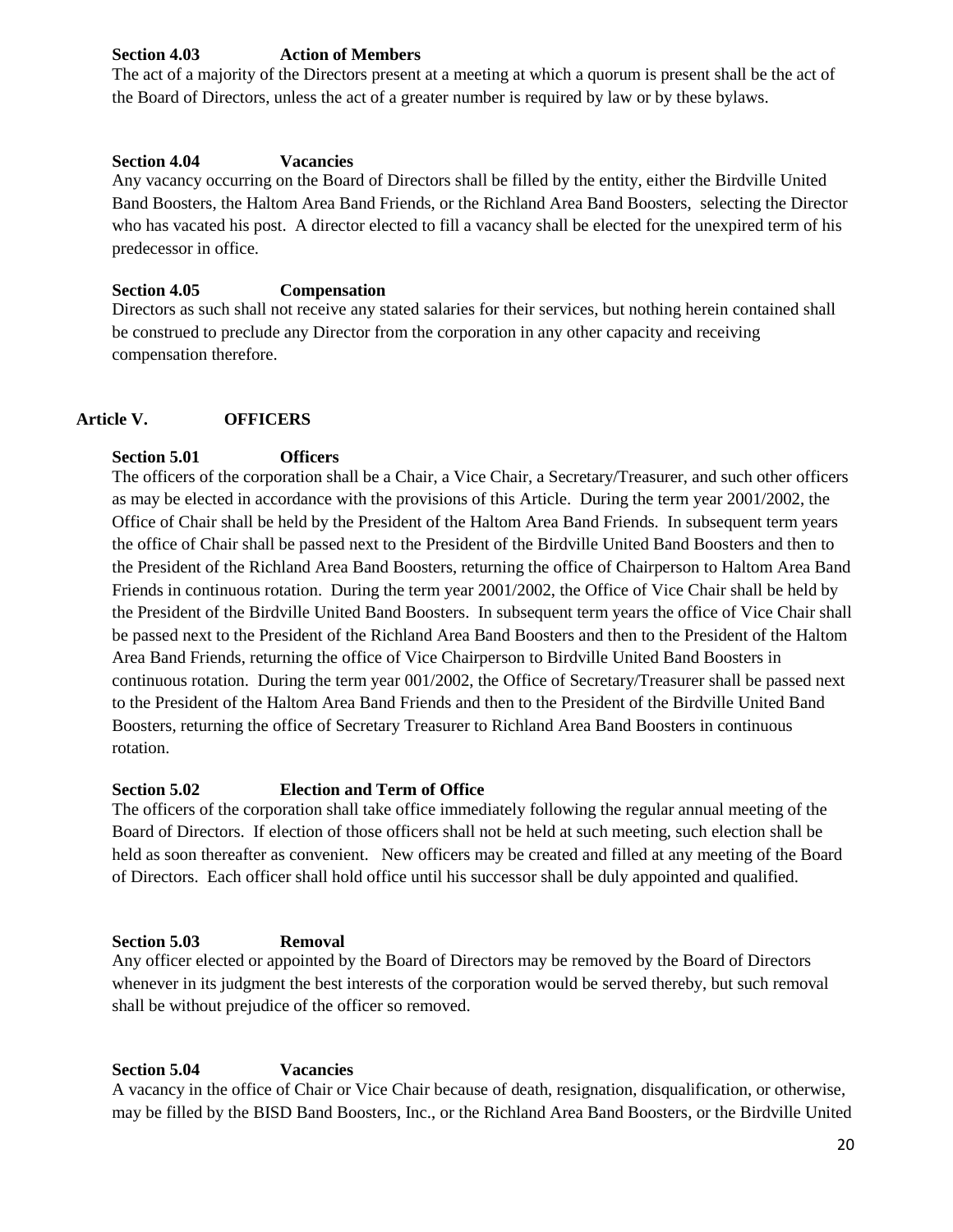Band Boosters, or the Haltom Area Band Friends, which has authority to designate such officer. A vacancy in any other office may be filled by the Board of Directors for the unexpired portion of the term.

#### **Section 5.05 Chair**

The Chair shall be principal executive officer of the corporation and shall in general supervise and control all of the business and affairs of the corporation. He or She shall preside at all meetings of the members and of the Board of Directors. He or She may sign, with the Secretary or any other proper officer of the corporation authorized by the Board of Directors, any deeds, mortgages, bonds, contracts, or other instruments which the Board of Directors have authorized to be executed, except in cases where the signing and execution thereof shall be expressly delegated by the Board of Directors or by these bylaws or by statute to some other officer or agent of the corporation; and in general he or she shall perform all duties incident to the office of Chair and such other duties as may be prescribed by the Board of Directors from time to time. The Chair's term shall be for one (1) year.

#### **Section 5.06 Vice Chair**

In the absence of the Chair or in the event of his or her inability or refusal to act, the Vice Chair shall perform the duties of the Chair, and when so acting shall have all the powers of and be subject to all the restrictions upon the Chair. The Vice Chair shall perform such other duties as from time to time may be assigned to him or her by the Chair of the Board of Directors.

### **Section 5.07 Secretary/Treasurer**

The Secretary/Treasurer shall keep the minutes of the meetings of the members and of the Board of Directors in one or more books provided for that purpose; give all notices in accordance with the provisions of these bylaws or as required by law; be custodian of the corporate records; keep a register of the post office address of each member which shall be furnished to the Secretary by each member; and, in general, perform all duties incident to the office of Secretary and such other duties as from time to time may be assigned to him or her by the Chair of the Board of Directors.

The Secretary/Treasurer shall be responsible as the overseeing agent, for all funds and securities of the corporation and in general perform all the duties incident to the office of Treasurer and such other duties as from time to time may be assigned to him by the Chair of the Board of Directors.

# **Article VI. COMMITTEES**

#### **Section 6.01 Committees of Directors**

The Board of Directors, by resolution adopted by a majority of the Directors in office, may designate and appoint one or more committees, each of which shall consist of two or more Directors, which committees to the extent provided in said resolution shall have and exercise the authority of the Board of Directors in the management of the corporation. However, no such committee shall have the authority of the Board of Directors in reference to amending, altering, or repealing the bylaws; electing, appointing or removing any member of any such committee or any Director or officer of the corporation; amending the Articles of Incorporation; adopting a plan of merger or adopting a plan of consolidation with another corporation; authorizing the sale, lease exchange, or mortgage of all or substantially all of the property and assets of the corporation; or amending, altering, or repealing any resolution of the Board of Directors which by its terms provides that it shall not be amended, altered, or repealed by such committee and the delegation thereto of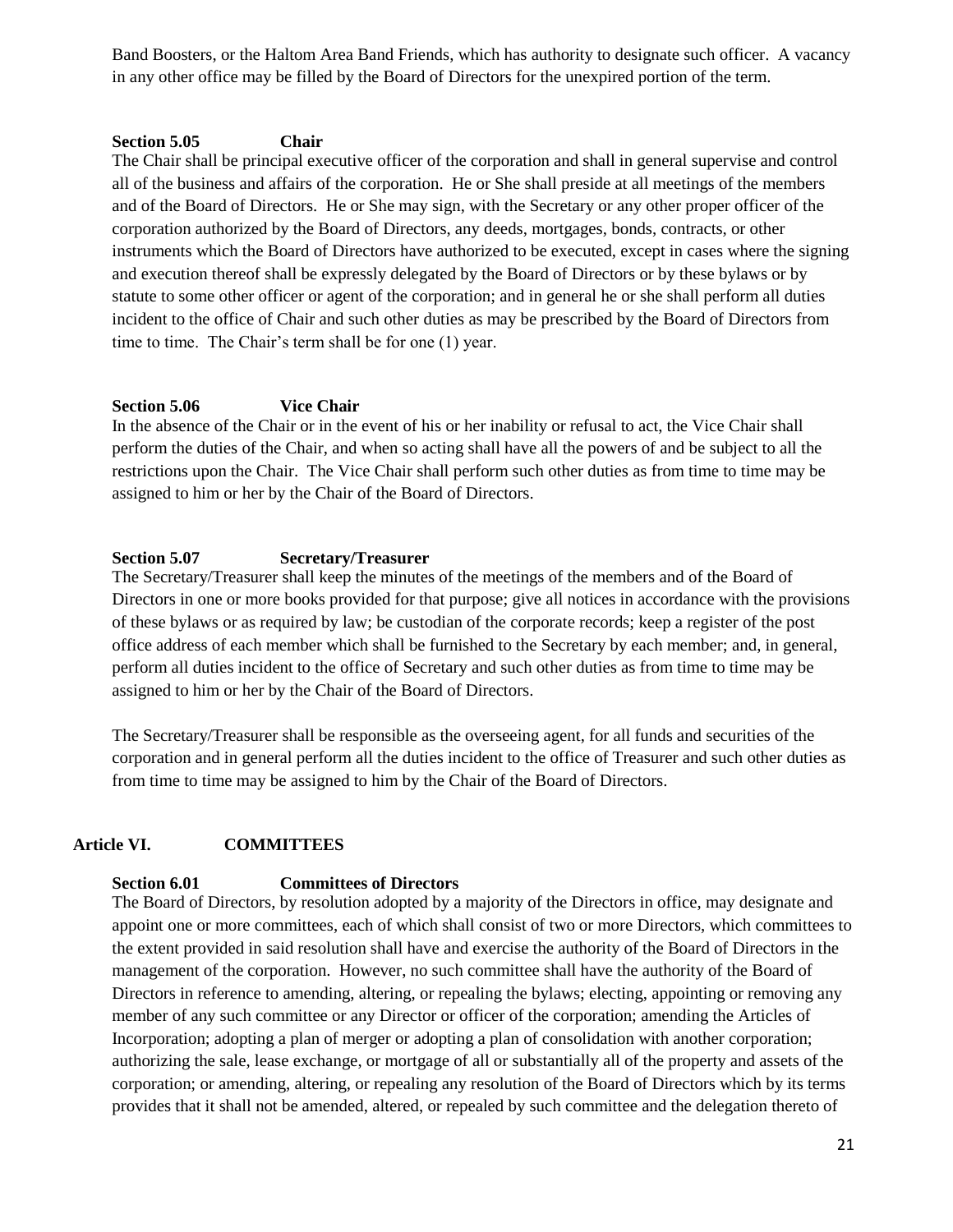authority shall not operate to relieve the Board of Directors, or any individual Director, of any responsibility imposed on it or him by law.

#### **Section 6.02 Other Committees**

Other committees not having and exercising the authority of the Board of Directors in the management of the corporation may be designated by a resolution adopted by a majority of the Directors present at a meeting at which a quorum is present.

# **Section 6.03 Term of Office**

Each member of a committee shall continue as such until the next annual meeting of the members of the corporation and until his successor is appointed, unless the committee member shall be sooner terminated, or unless such member be removed from such committee or unless such member shall cease to qualify as a member thereof.

#### **Section 6.04 Chair**

One (1) member of each committee shall be appointed chair by the person or persons authorized to appoint the members thereof.

#### **Section 6.05 Vacancies**

Vacancies in the membership of any committee may be filled by appointments made in the same manner as provided in the case of the original appointments.

#### **Section 6.06 Quorum**

Unless otherwise provided in the resolution of the Board of Directors designating a committee, a majority of the whole committee shall constitute a quorum and the act of a majority of the members present at a meeting at which a quorum is present shall be the act of the committee.

#### **Section 6.07 Rules**

Each committee may adopt rules for its own governance not inconsistent with these bylaws or with the rules adopted by the Board of Directors.

# **Article VII. CONTRACTS, CHECKS, DEPOSITS, AND FUNDS**

# **Section 7.01 Contracts**

The Board of Directors may authorize any officer or officers, agent or agents, of the corporation, in addition to the officers so authorized by these bylaws, to enter into any contract or execute and deliver any instrument in the name of and on behalf o f the corporation. Such authority may be general or confined to specific instances.

# **Section 7.02 Checks and Drafts**

All checks, drafts, or orders for the payment of money, notes, or other evidences of indebtedness issued in the name of the corporation shall be signed by such officer or officers, agent or agents of the corporation and in such manner as shall from time to time be determined by resolution of the Board of Directors. In the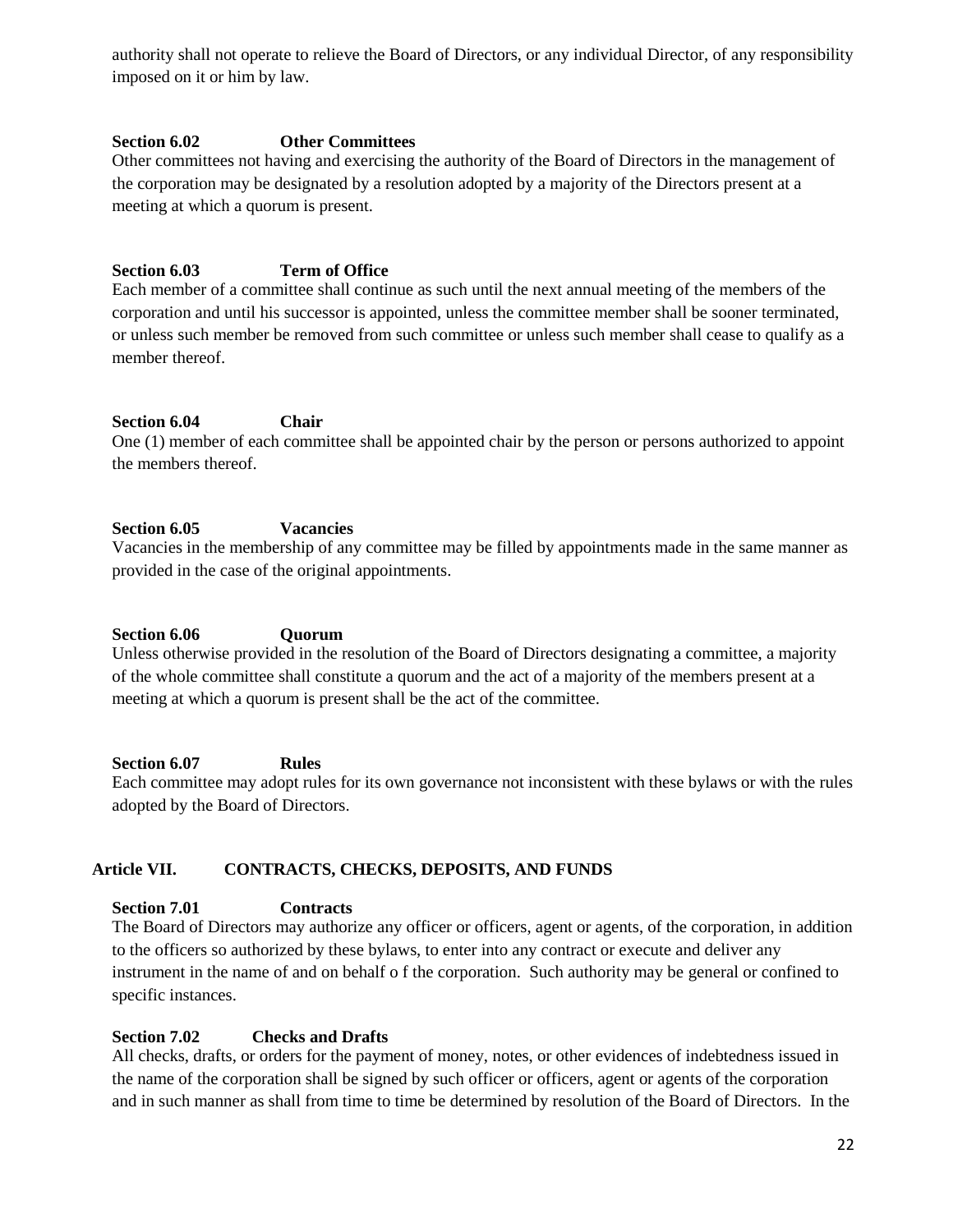absence of such determination by the Board of Directors, such instruments shall be signed by the Accounts Payable Clerk or signed by the Director of Fine Arts.

#### **Section 7.03 Deposits**

All funds of the corporation shall be deposited from time to time to the credit of the corporation in such banks, trust companies, or other depositories as the Board of Directors may select.

#### **Section 7.04 Gifts**

The Board of Directors may accept on behalf of the corporation any contribution, gift, bequest, or device for the general purposes or for any special purpose of the corporation.

#### **Article VIII. BOOKS AND RECORDS**

#### **Section 8.01 Books and Records**

The corporation shall keep correct and complete books and records of account and shall also keep minutes of the proceedings of its members, Board of Directors, and committees having any of the authority of the Board of Directors. The corporation shall keep at the registered or principal office a record giving the names and addresses of the members entitled to vote. All books and record of the corporation may be inspected by any member or his agent or attorney for any proper purpose at any reasonable time.

#### **Article IX. FISCAL YEAR**

#### **Section 9.01 Fiscal Year**

The fiscal year/term year of the corporation shall begin on the first day of August and end on the last day of July in each following year.

#### **Article X. WAIVER OF NOTICE**

#### **Section 10.01 Waiver of Notice**

Whenever any notice is required to be given under the provisions of the Texas Non-Profit Corporation Act or under the provisions of the Articles of Incorporation or the Bylaws of the Corporation, a waiver thereof in writing and signed by the person or persons entitled to such notice, whether before or after the time stated therein, shall be deemed equivalent to giving of such notice.

#### **Article XI. AMENDMENTS TO BYLAWS**

#### **Section 11.01 Amendments to Bylaws**

These bylaws may be altered, amended, or repealed and new bylaws may be adopted by a majority of the members present at any regular meeting or at any special meeting, if at least two (2) days written notice is given on an intention to alter, amend, or repeal these bylaws or to adopt new bylaws at such meeting.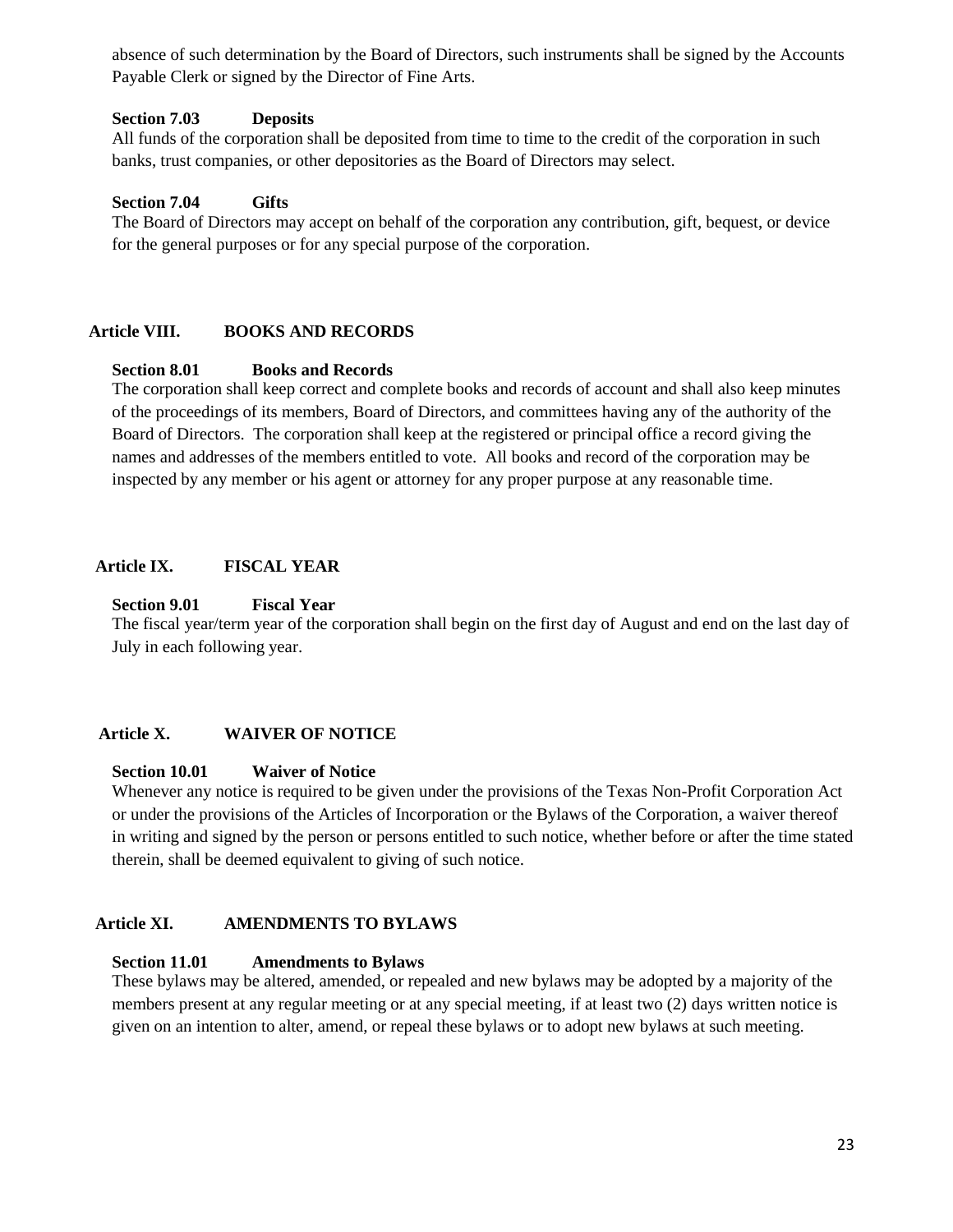

# **Audit Committee Guidelines**

Each Booster Club is required to have an audit committee conduct an annual review of the Financial Report and the related financial activity for the school year. *The Treasurer (and Assistant Treasurer, if applicable) should not be on the audit committee.* The audit committee must prepare a written Audit Committee Report that communicates the results of the audit to the members at the next regular meeting.

The following suggested guidelines are designed to assist the audit committee in conducting a thorough review of the Booster Club's financial report and activity for the applicable school year.

- o Make sure the beginning balance agrees to the balance on hand per the last audit report.
- o Review the reconciled bank statements and canceled checks to determine that:
	- o Disbursements have been properly documented with an invoice or receipt;
	- o Disbursements have been properly approved;
	- o Checks have been properly signed;
	- o Checks have been deposited or cashed by the payee indicated and that no information on the face of the check has been altered;
	- o Checks have been accounted for in the proper sequence (no missing checks); and
	- o Checks have two signatures and are not being signed by the payee.
- o Verify deposits are made in a timely manner by reviewing the dates of fund raisers. Check to see that cash was counted by two people.
- o Verify that receipts and disbursements were recorded to the correct account category
- o Verify that bank reconciliations are done monthly and check accuracy.
- Review the Treasurer's monthly reports and check them for accuracy. Review the beginning and ending balances on reports to verify that correct ending balances were carried forward as beginning balances on subsequent reports.
- o Verify that IRS Form 1099 MISC were issued if applicable.
- o Verify that IRS Form 990 has been submitted in a timely manner.
- o Determine if booster club had an obligation to collect sales tax. If so, make sure returns were filed timely and accurately.
- o Verify that money collected for a designated purpose was spent only for that purpose.
- o Check the minutes to verify the budget and all amendments were adopted.
- o If there are irregularities, the committee should take the following steps:
	- o Contact the treasurer for additional records or information;
	- o Contact the Booster Club President if the matter cannot be settled to the committee's satisfaction; and
	- o Contact the Campus Principal for further assistance.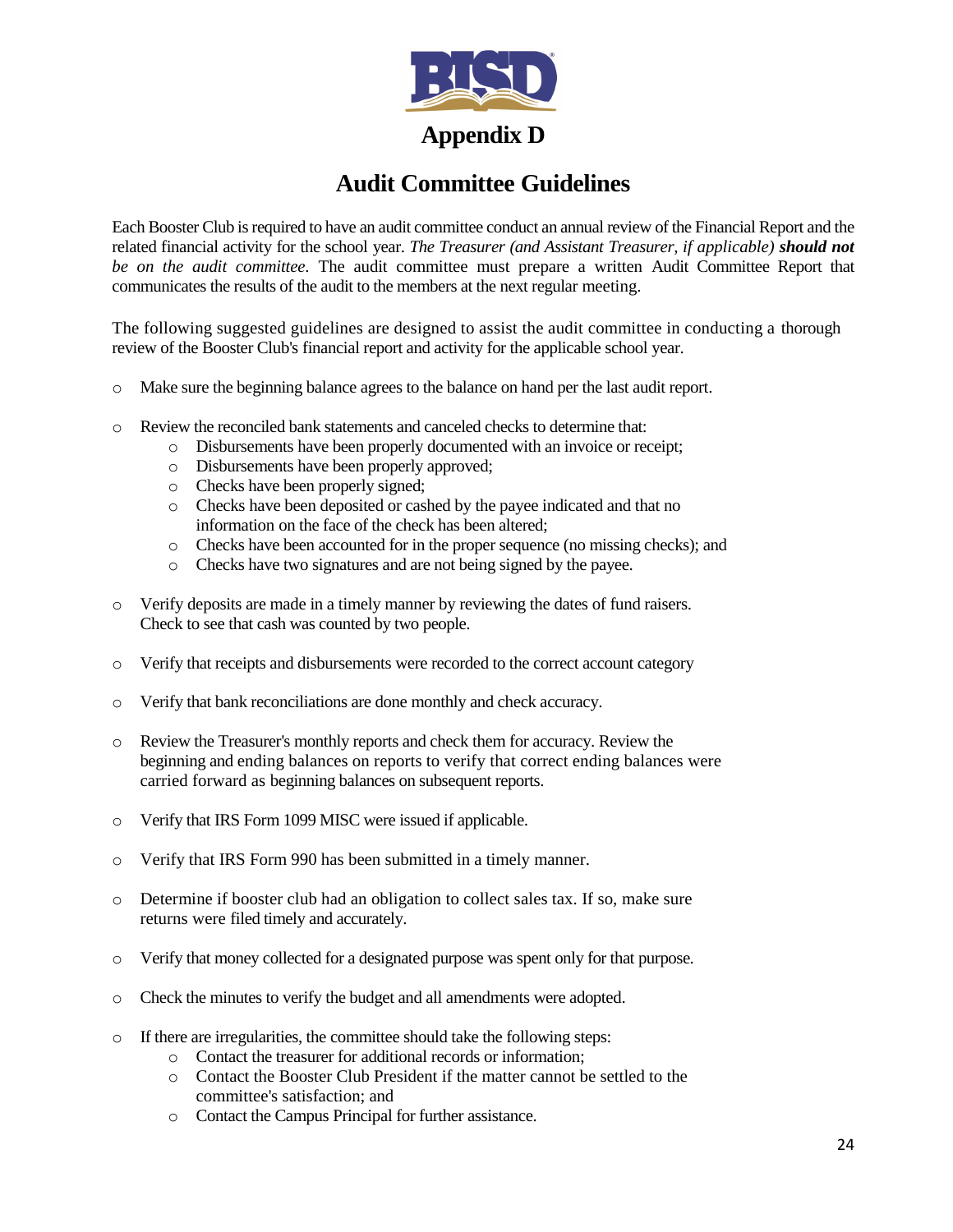

# **GUIDELINES FOR CONDUCTING A RAFFLE**

**[\(https://www.oag.state.tx.us/consumer/raffle.shtml\)](https://www.oag.state.tx.us/consumer/raffle.shtml)**

**Last revision: December 9, 2010** 

# **Charities & Nonprofits: Charitable Raffles**

The Charitable Raffle Enabling Act, effective January 1, 1990, permits "qualified organizations" to hold up to two raffles per calendar year, with certain specified restrictions.

A raffle is defined as the award of one or more prizes by chance at a single occasion among a single pool or group of persons who have paid or promised a thing of value for a ticket that represents a chance to win a prize.

In general, a qualified organization is:

- a. A nonprofit association organized primarily for religious purposes that has been in existence in Texas for at least 10 years;
- b. A nonprofit volunteer emergency medical service that does not pay its members other than nominal compensation;
- c. A nonprofit volunteer fire department that operates fire-fighting equipment, provides firefighting services, and does not pay its members other than nominal compensation; or
- d. A nonprofit organization that has existed for at least three preceding years and is exempt from federal income tax under Section 501(c), Internal Revenue Code; does not distribute any of its income to its members, officers or governing body; does not devote a substantial part of its activities to attempting to influence legislation; and does not participate in any political campaign.

The language of the law is very technical. If your organization is considering holding a raffle you should chec[k the sta](http://www.statutes.legis.state.tx.us/Docs/OC/htm/OC.2002.htm)tute to be sure it qualifies.